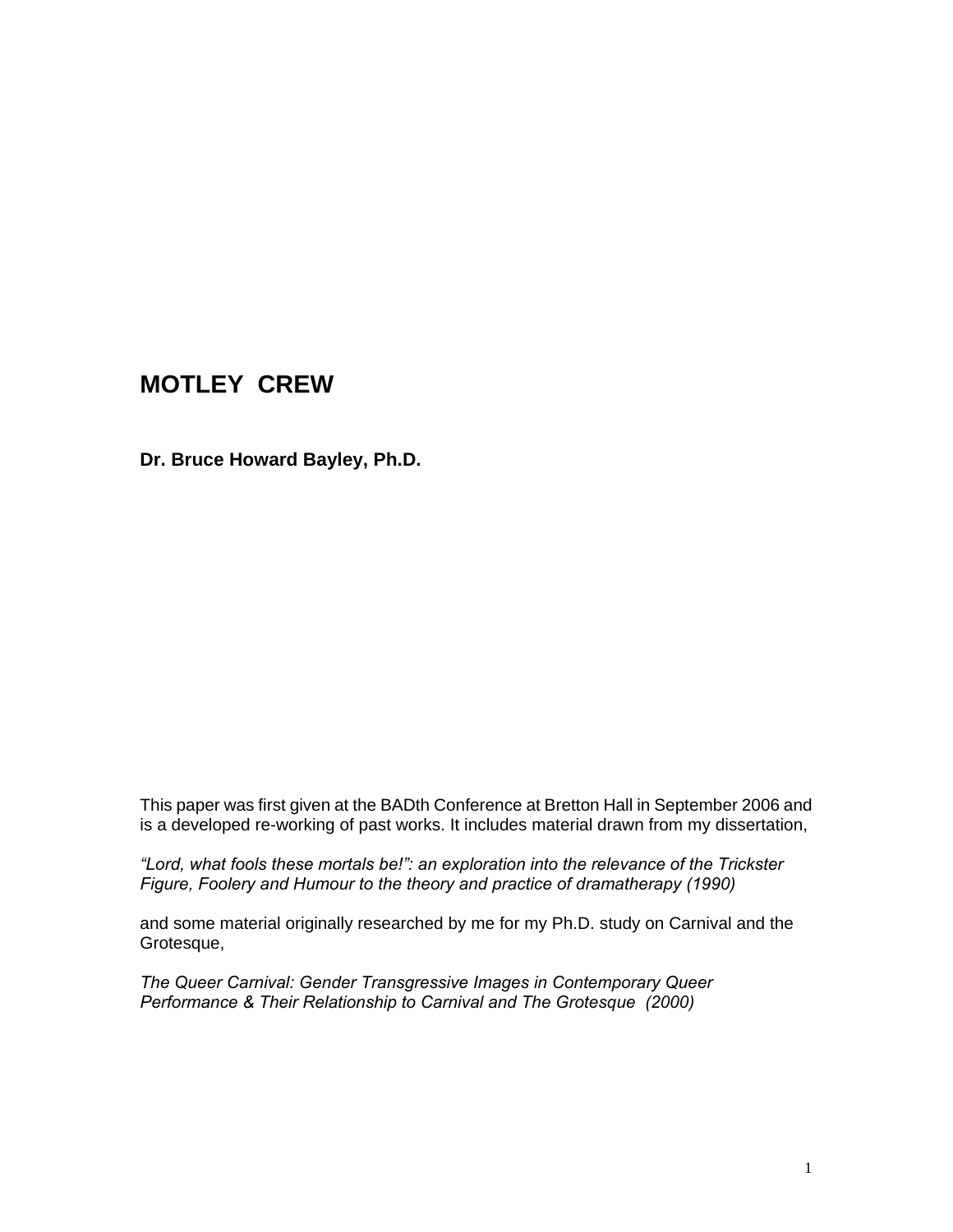#### **Motley Crew**

I decided to call this paper *Motley Crew* as a convenient umbrella under which we might look at a very wide range of archetypes from a variety of cultures that may all be assembled under the Motley marquee, as it were. However, I do believe that we need to acknowledge that when we talk of mad-caps and numbskulls, fools (natural or artificial, holy or wise), court fools or jesters, clowns or tricksters, shamanic shape-shifters or illusionist magicians, we need to be careful of attempting to refer to them as interchangeable – which is an easy seduction to fall prey to as some of their activities shape-shifting and the playing of pranks, the use of satirical rhetoric, the articulation of paradox, mockery and foolish sounding riddles - appear to be very similar but are derived from different evolutionary pathways and are not universally present in all cultural forms. However, I contend that all of these culturally and historically specific manifestations are expressions deriving from a singular universal sense that has brought different cultures to express and represent the human spirit's essential urges and desires to unite with the mysterious, awe-inspiring and unpredictable Macrocosmos in relation to which the human individual may be likened to a single baked bean.

This paper will initially and briefly survey a few historical traditions as well as some contemporary forms of this Motley Crew. I shall go on to consider some of the guidance which the essentially anti-Heroic position which I believe is embodied in the Trickster/Fool/Clown/Madcap might give us for dramatherapy theory and practice. I shall then suggest how a contemplation of these Wise/Foolish Guides can offer us insights as humans struggling with very real issues of Inner Experience.

#### **Motley**

The actual motley garment made of a multicoloured fabric of mixed threads seems to have emerged in England in the  $14<sup>th</sup>$  Century and became the recognizable costume of variegated colours – made up of partly-coloured patches or diamonds – worn by the professional court fool or jester. Hence, the term "motley" comes to be used for the jester or fool as well as the clothing. It also comes to mean the making something more diverse and varied or discordantly composite. Rather than representing a state of fragmentation or chaos, I suggest, it represents a state of being which contains multiples within in a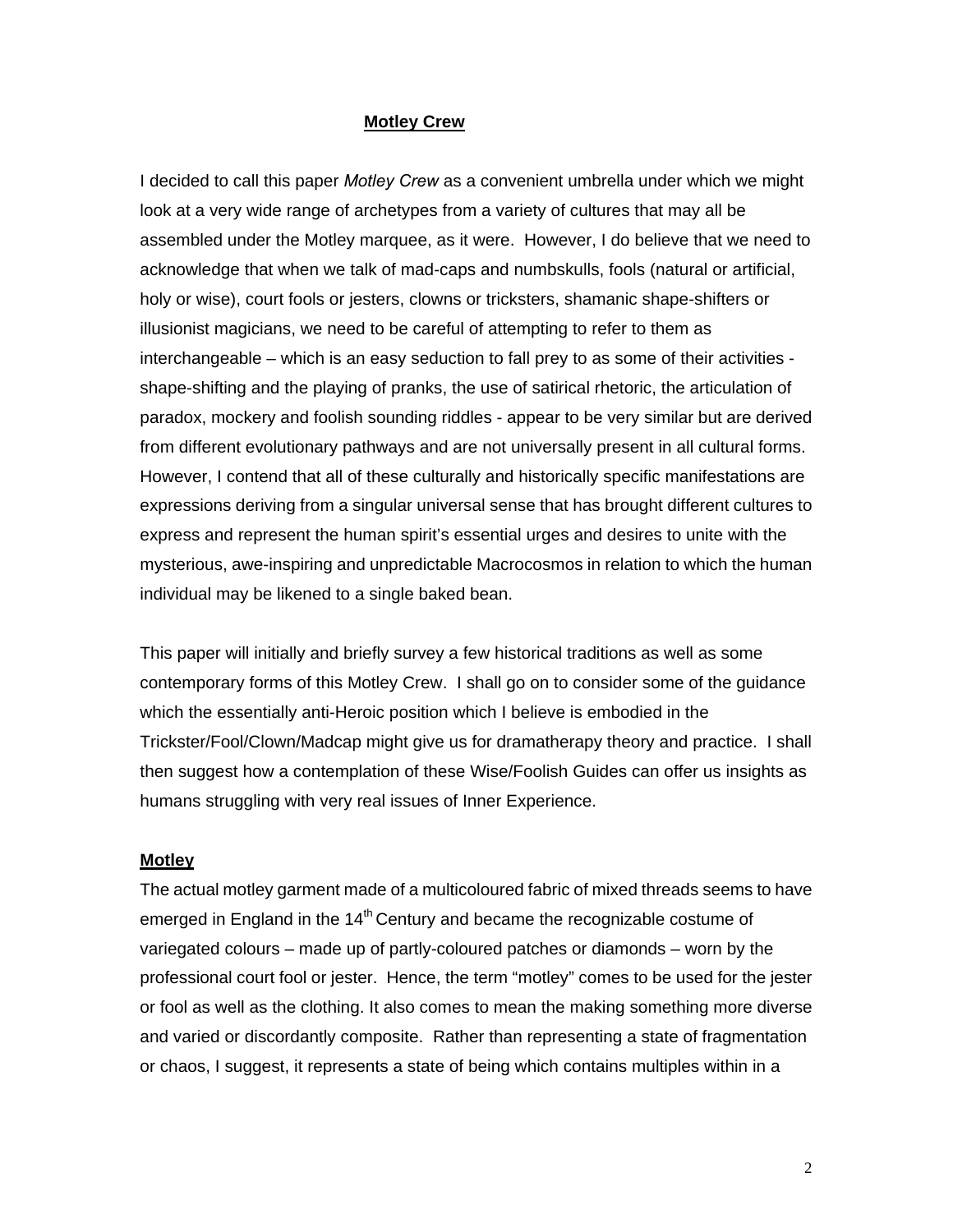whole. It also has a sense of marking the wearer as someone who is apart from everyone else, someone with a special sort of function to fulfil.

One of the earliest records of such an individual is the Old Testament story of Joseph, the son of Jacob. I am not, here, suggesting that Joseph was a prototype Fool but indicating the special social and spiritual functions traditionally embodied in the "man in motley". Joseph was held in special regard by his father who gives him alone out of all his sons a "coat of many colours". He has special qualities which include the special favour of the Lord, the ability to have precognitive dreams and the art of dream interpretation which set him apart from his brothers who are envious of him and attempt to kill him. Joseph survives and goes to Egypt where his personal and special qualities bring him great social and political advancement in the court of Pharoah so that ultimately he saves his family and people by bringing them out of the lands of famine into Egypt "to save their lives by a great deliverance".

The many-coloured or motley coat is also worn by some of *Bauls*, a Bengali religious sect widely known for their peripatetic life-style and folk music called *Baul-gān* (Baul Songs). I will mention the Bauls later on when I come to talk about multi-cultural traditions of the Fool/Jester/Mad-cap. I shall return to this theme later on suggesting that a not dissimilar function may be played out by the archetype of the Fool/Clown/Jester who is also a man in a many coloured or motley coat.

# **Fool, Jester, Joker, Trickster**

I shall start by giving the lift off position to Puck that "merry-wanderer of the night", and quote from Act 2 Scene 1 of *A Midsummer's Night's Dream:* 

> *And sometime lurk I in a gossip's bowl In the very likeness of a roasted crab And, when she drinks, against her lips I bob, And on her withered dewlap pour the ale. The wisest aunt, telling the saddest tale, Sometime for a three-legged stool mistaketh me, Then slip I from her bum, down topples she And 'tailor' cries and falls into a cough; And then/the whole quire hold their hips and loff, And waxen in their mirth, and neeze, and swear A merrier hour was never wasted there.*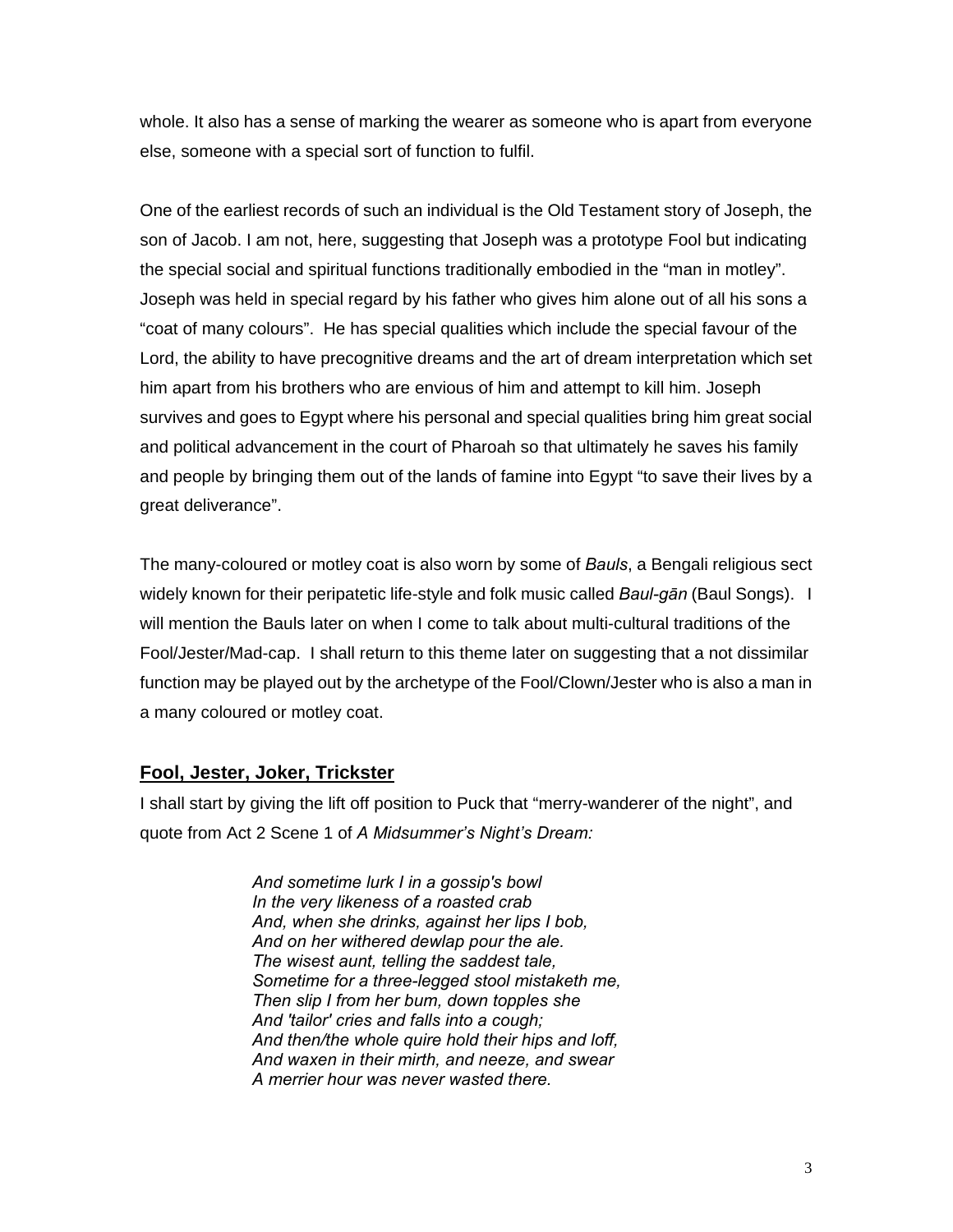Changing his shape from animate to inanimate forms, becoming invisible, playing magical pranks on the unsuspecting, turning otherwise solemn occasions into highly burlesque farces – Puck epitomizes elements of the archetypal form of the Trickster - the comic, chaotic, ambivalent spirit; a spontaneous kind of anarchy at whose mercy humans and animals seem forever vulnerable and appear foolish and helpless.

In his prefatory note to *The Trickster: A Study in American Indian Mythology*, (1956) Paul Radin suggests that clowns, jesters and fools all perpetuate traits found in the Winnebago Indian Trickster figure who is variously identified with different animals but is also human though one who is not in a singular, contained, boundaried body. Various parts of his body – his anus, penis, scrotum etc. are changeable, detachable, and act times act independently of him and his sex is variable. He uses his penis to make plants grow but changes into a woman and bears children. He is a grotesque and, at times, a scurrilous figure, apparently aimless and directionless, at times naïve and unconscious of the meaning of his existence, at times deliberately witty and manipulatively strategic.

Some of his adventures have the obscene and violent burlesque of the Roman Macchus from whom Pulcinella and the English Mr. Punch derive as well as the grotesque humour of the best of Hollywood cartoons where Tom or Jerry are constantly trying to outwit each other through schemes and machinations of great violence and absurd burlesque. Vestiges of the spirit of disorder embodied in Trickster appear in carnival revels, picaresque tales, buffoons, Clowns, Fools, the grotesque, the comic and the profane.

However, there is mixed in with the spirit of disorder and chaos there also runs insight, invention, and wisdom. Jung also says that Trickster is "a forerunner of the saviour, and, like him, God, man and animal at once" (Jung, 1954). Certainly, throughout the various Native American stories trickster figures play key beneficent roles: among the East Coast Mi'kmaq, the trickster Glooscap transformed animals into their present forms and taught humans how to make tools, as did Raven, the trickster of the Inuit who taught the Inuits how to live, teaching them how to make hunting weapons, kayaks and, in addition to bringing light to the world, also created wives for the first three human males; and amongst the Cherokee Trickster figure, Rabbit, was a character similar to B'rer (Brother) Rabbit in African tales cracking jokes and wittily charming his way in and out of trouble. Rabbit of the Cherokee was credited with inventing many of the great lies that mankind has always used.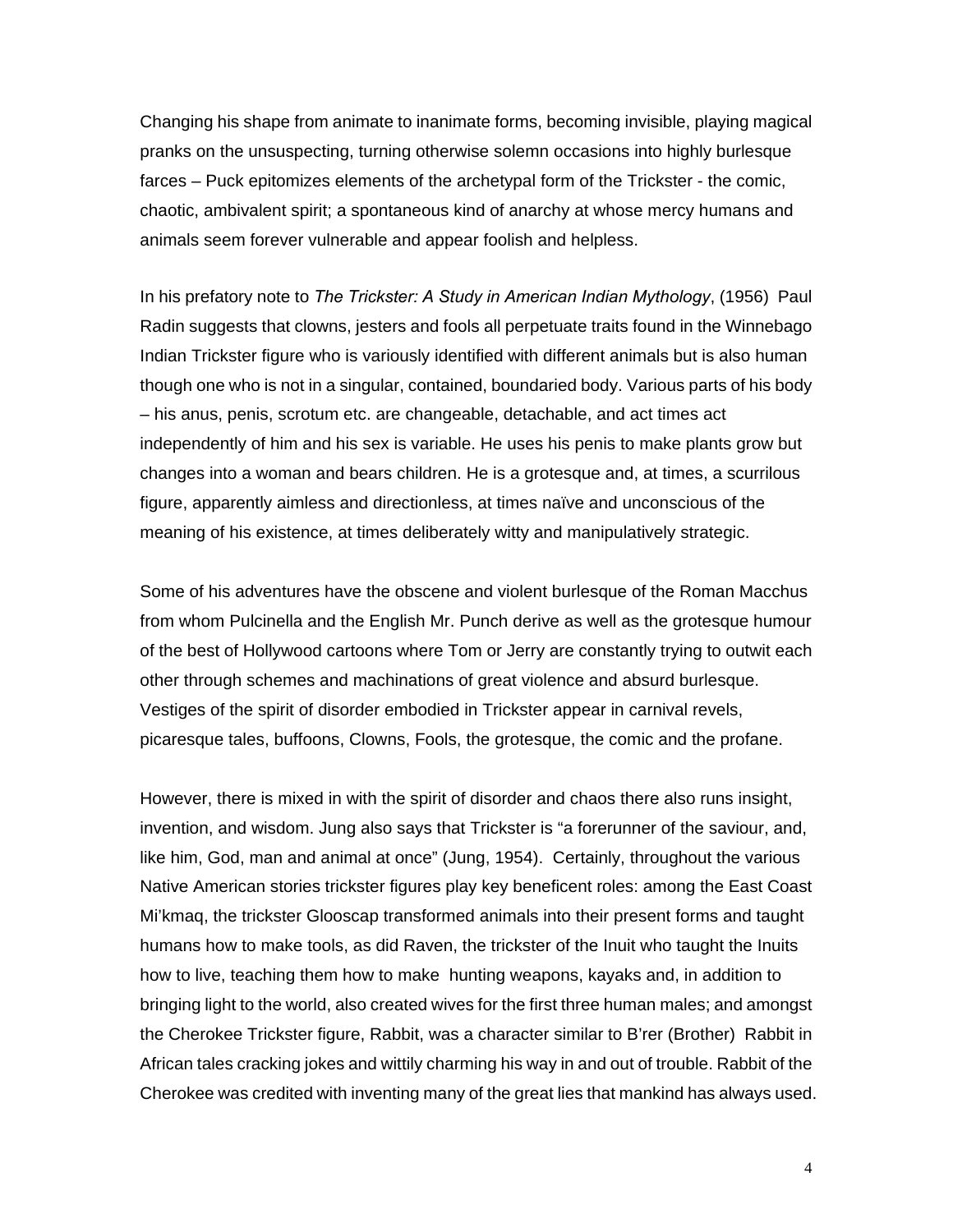However, he was also a great singer, dancer and story-teller who taught the Cherokee songs and dances. We find the same apparently paradoxical cocktail in Fools, Clowns and Jesters.

# **The Fool in the Tarot.**

There have been numerous researchers into the Tarot claiming to trace the origins of the cards. They range from the social/historical perspectives of Gertrude Moakley, Stuart Kaplan and Michael Dummett, who focus on the evolution of the card game Taroc (the original name of which was *trionphi* meaning *"*triumphs" or "trumps") as it developed in Renaissance Italy when one of the first and more famous packs was created by Bonifacio Bembo for Bianca Visconti-Sforza (of the powerful Milanese ducal family) and which would have been used in the Game of Triumphs, to the various traditions of Western esotericism and occultism such as Aleister Crowley, who attribute the Tarot Arcana to various legendary sages or 'Magi' - Hermes Trismegistus, Enoch or Christian Rozenkreutz. Whatever might be the veracity of these schools of thought or belief, the Tarot gives us a highly charged archetypal language and symbolic system within its Arcana amongst which we find The Fool, *Le Mat, Il Matto, Le Fou.* 

Of the many Tarot systems I have selected Mouni Sadhu's with which to begin this section as it has the greatest clarity and simplicity for my purposes:

> *On a rock leading to a precipice a man is walking with a Fool's cap on his head and wearing a jester's costume. The Fool's cap is divided into three colours - red, white and black. He is a traveller but he is not dressed suitably for travelling. He is heading towards an abyss but he does not see the crocodile with open jaws waiting ahead. He looks away into the sky, nonchalant. His left leg is being torn by a dog. He does not seem to be leaning on his sceptre-stick nor is he using it to repel the dog. His arm arrangements are incongruous - his left hand with his bundle is thrown over his right shoulder, obstructing the proper mobility of his right arm.* (Sadhu, 1962)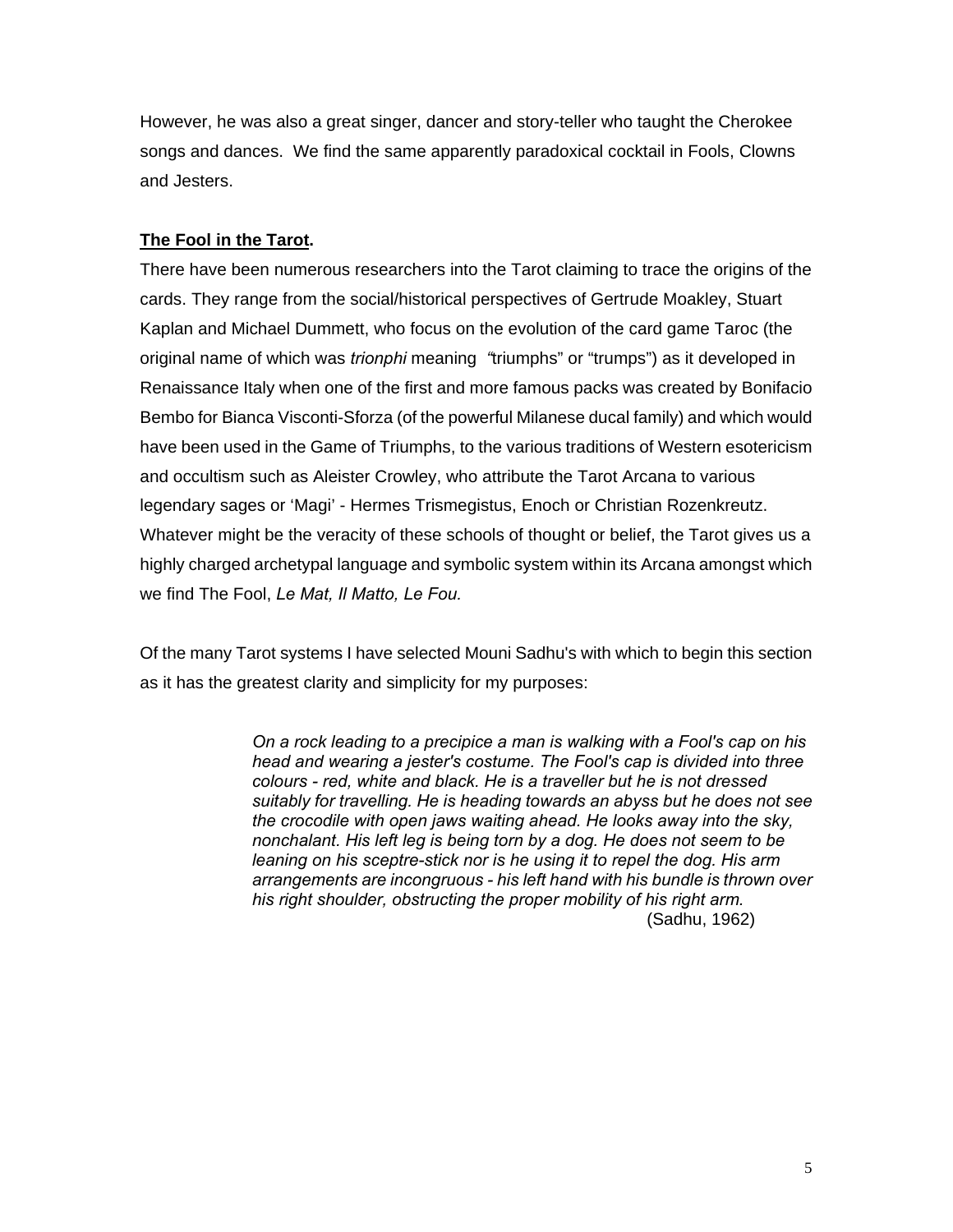

Here we see some of the vulnerable aspects that we also see in Trickster - unconscious of his environment, his body and guise at odds with his apparent purpose, his air of naive abandon, the split identity symbolised by his three-toned cap and his self-sabotaging demeanour. He is a picture of unresolved contradictions

In *The Castle of Crossed Destinies*, Italo Calvino (1978) uses this Tarot archetype to portray Roland's degeneration in "A Tale of Roland Crazed with Love". Roland is in love with Angelica, an enchantress from Cathay, who has come to ruin the French armies in whose lists Roland is a champion. It is an impossible situation for Roland who suffers a great crisis and turns insane:

> *It is the Fool, with his club on his shoulder, tattered, without trousers, his head full of feathers (all sorts of things were stuck in his hair - thrush feathers, chestnut burrs, thorns of butcher's broom, cabbage rose, worms sucking his spent brains, mushrooms, mosses, galls, sepals), Roland descended into the chaotic heart of things……….. the point of intersection of all possible orders.*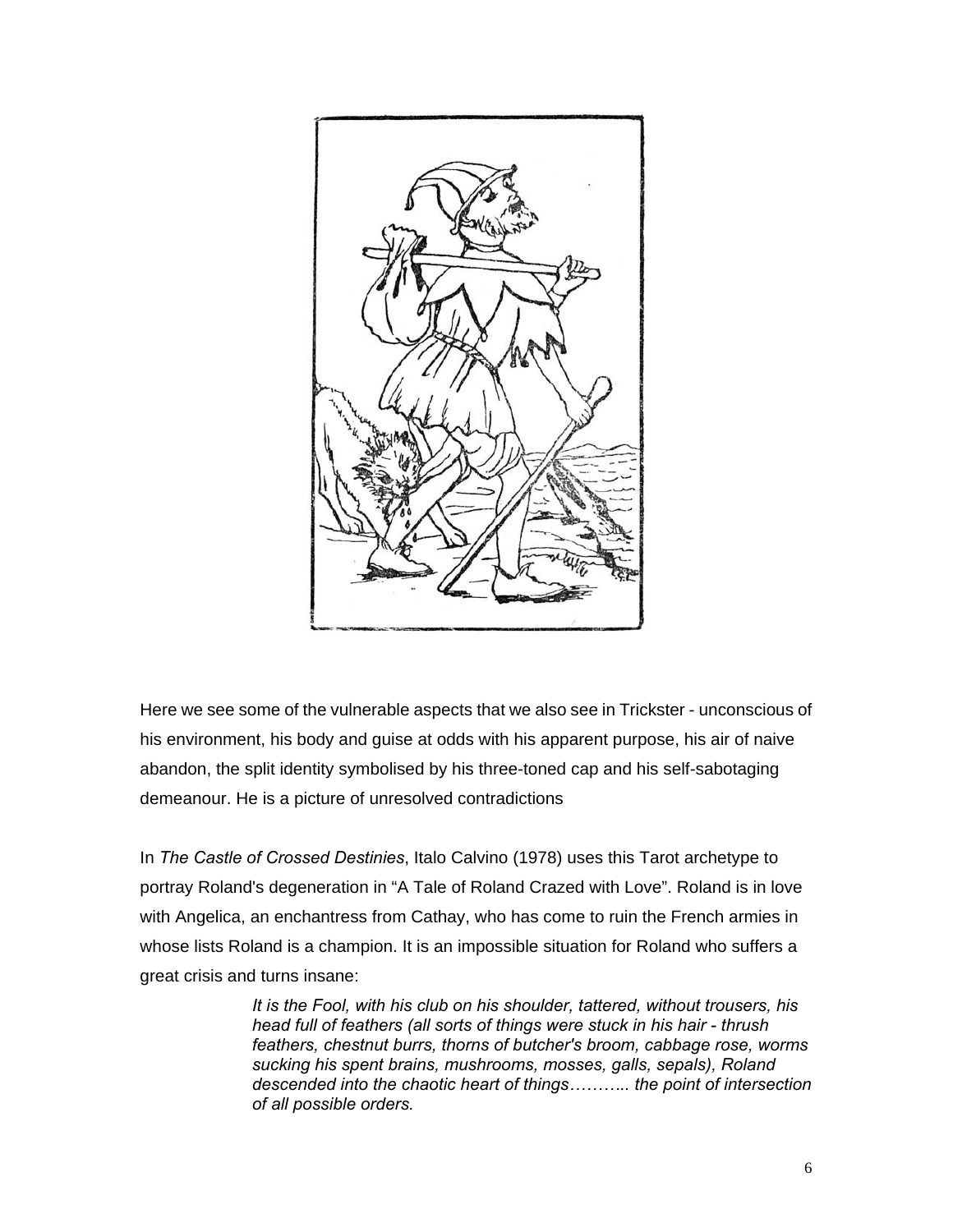#### and again,

*then came the half-naked, half-tattered Fool… our nephew Roland has lost that illumination that distinguishes men and wise beasts from other beasts and madmen and, in his folly, he runs through the woods, decked with birds' feathers and answers only the chirping of those creatures as if he understood no other language.* 

Roland, represented by Calvino as the Fool, is separated from his fellow beings, his degeneration is seen as a reversion to a lower, earlier form of consciousness, he has become less than a man, a kin to the animals and vegetables; his brains have been emptied (he is no longer capable of rational thought); he has no sense of reality as a human but lives and communicates on an animal level. Similarly to Trickster, he is split, half-naked, half-tattered, and he lives in chaos. But there is something universal about this chaos, it is "at heart of things - and something transcendent as well - it is "at the point of intersection of all possible orders". There is something animal and something divine about him. He has been rendered egoless and his regeneration will depend on the re-discovery and re-integration of his ego-properties.

Calvino presents us with a negative, crisis-ridden image of The Fool which follows from a certain reading of the Fool Archetype which is perpetuated in many editions and versions of the Tarot. There are other readings. Gertrude Moakley in *The Tarot Cards,* relates The Fool Card to the spirit of Lent during the carnival in Italy. The Fool is associated with the Number Zero simply because this figure had no in the carnival procession itself. He stands outside the main pack. The Joker card in our playing cards today derives from this figure and also has a place outside the pack - either as of no value or of a value transcending the other numbered cards of all the suits.

Carnival was one of the major occasions for triumphal processions. In particular, there would be a procession to greet King Carnival before the beginning of Lent which was the austere season during which the Church authorized a number of restrictions – including abstinence from meat-eating, hence the term *Carne Vale,* or "Flesh Farewell". The carnival celebrations would include debauch, gormandizing, drunkenness, clowning, bawdy, unruly behaviour, cross-dressing (usually the many Brides of King Carnival) in joyful indulgence against the ensuing privations of Lent. The day before Lent began there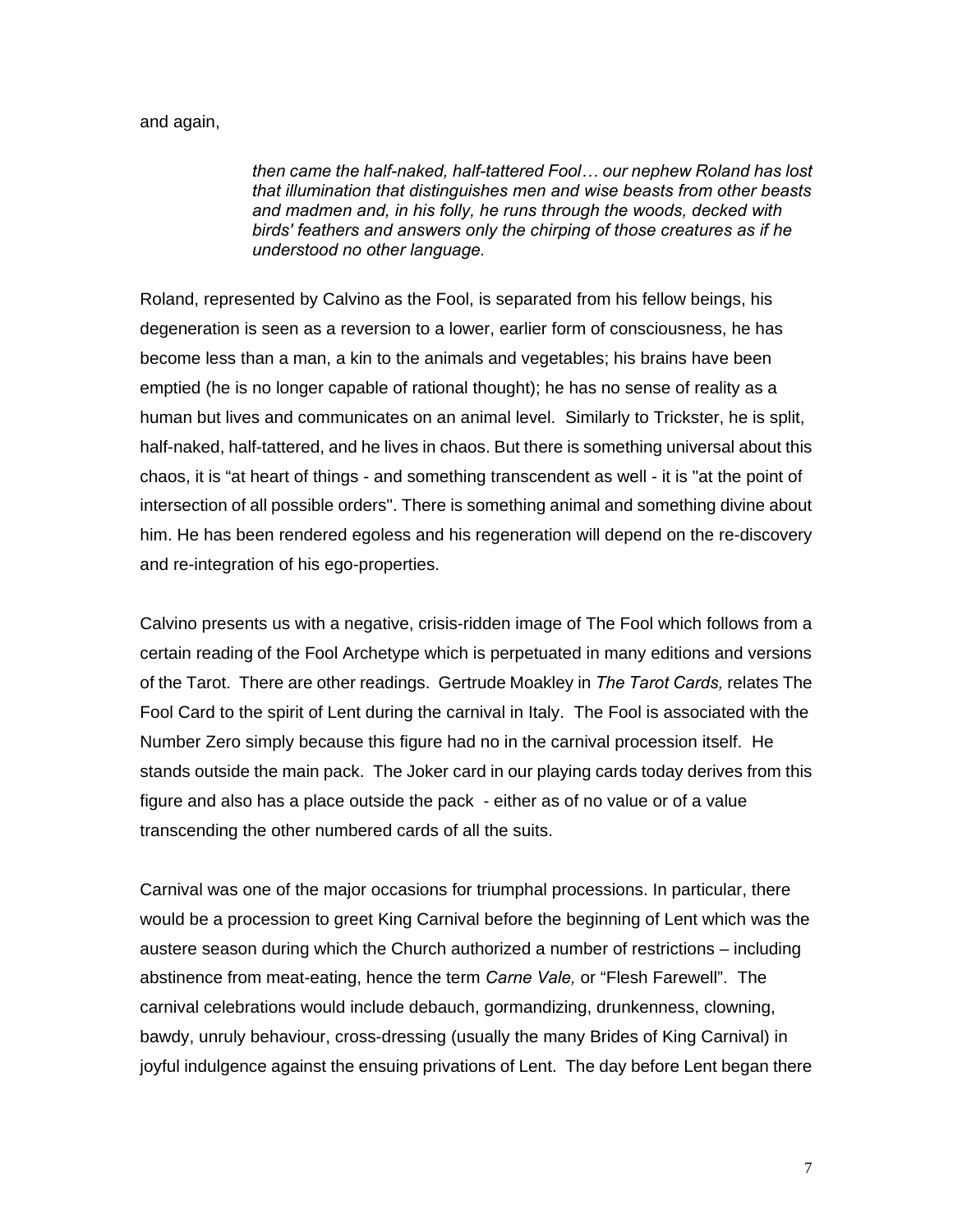would be an enactment of the struggle between King Carnival and Lent, as portrayed by Breughel in his painting *The Fight between Carnival and Lent.* 



In this performed grotesque struggle King Carnival would be defeated and executed, symbolically. The Fool played a complex role: he would be the fore-warner of information which, while being the truth, is unwelcome or unheeded, the mocking taunter of King Carnival, the somewhat sinister reveller in Carnival's doom, dealing in riddles and witticisms he would be both the object of and the provoker of laughter and, most importantly of all, perhaps, the voice of awareness in a world gone crazy, the person with insight who is witness to the temporary nature of things and the inevitable processes of cyclical time from a position which is both liminal and, at the same time, transcendent. This complex role is also present to varying degrees in the archetypal Court Fool, Holy Fool, Jester and Clown.

The Carnival festive revelries and the mock execution of King Carnival was, itself a vestige of the ancient Roman Saturnalia Festival, which was celebrated on December 17 and, in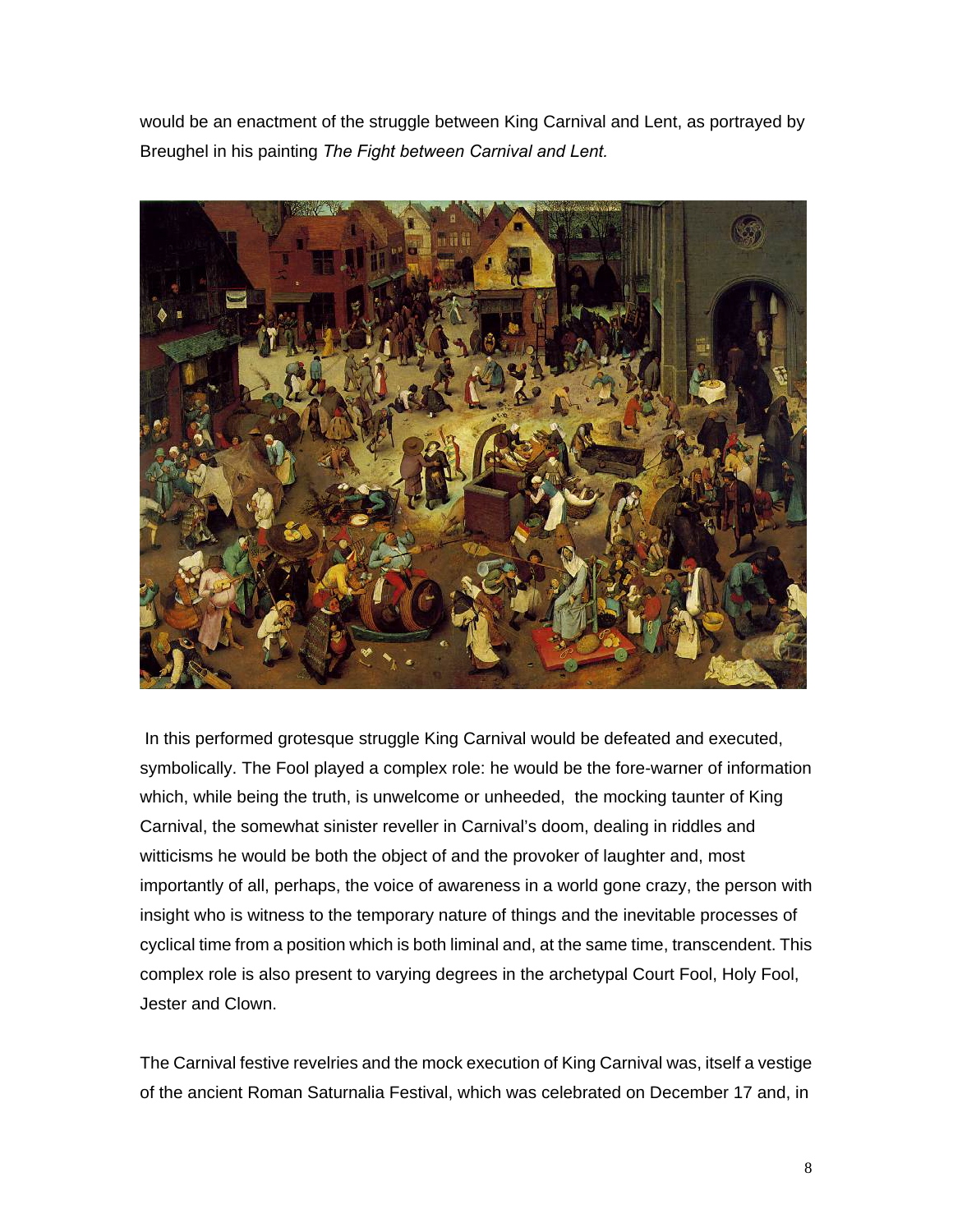Cicero's time, lasted seven days, from December 17-23. The Saturnalia Festival, took place between the autumn when the farmer had finished his planting and the Winter Solstice and was to honour Saturnus, the god of seed and sowing. The original day was given over to the *Opalia*, honouring Ops, the wife of Saturn who personified abundance and the fruits of the earth. As the two deities represented the produce of the fields and orchards, so they also were thought to represent heaven and earth. So both festivals were celebrated at the same time. The *Saturnalia* was the most popular holiday of the Roman year during which restrictions were relaxed and the social order inverted. Gambling was allowed in public. Slaves were permitted to use dice and did not have to work, were treated as equals and allowed to wear their masters' clothing, Cross-dressing and masquerades, merriment of all kinds prevailed. A mock King - the Lord of Misrule - was crowned. Candles and lamps chased away the spirits of darkness. At the end of the season, the Lord of Misrule was chosen would be actually put to death at the end of his reign.

Another popular Roman Festival was the *Veneralia* which was on the *kalends* of April, which was the first day of the month which sacred to Venus. This day was called All Fools Day and public games would be held in her honour. Again, at *Veneralia,* the entire day would be spent in celebrations, playing tricks, doing things backwards, wearing women's clothes, dancing in the streets, and generally carrying on like fools and pranksters.

With the Christianization of Europe, *Saturnalia* and *Veneralia* survived with adaptations to suit the establishment of the new and usurping religion. *Saturnalia* was replaced with the Feast of Fools from Christmas and throughout the period up to Twelfth Night, a period during which courts, churches and other traditional institutions held festivities with cross-dressing, role-reversal, clowning, retaining an elected Lord of Misrule who presided over the revellries and who would be burnt in effigy – a custom from which our Christmas crackers derive, the gift and the joke representing the fun of the Fool, the fire-cracker representing the burning of the Lord of Misrule who is remembered by the paper crown. *Veneralia,* on the other hand evolved into April Fools' Day. The Carnival leading up to the period of Lent took manifestly similar forms.

#### **From Out of the Attic**

Attic comedy grew out of such ribald street processions with animal and half-animal characters, obscenities, farcical mimes, masked figures in grossly padded ill-fitting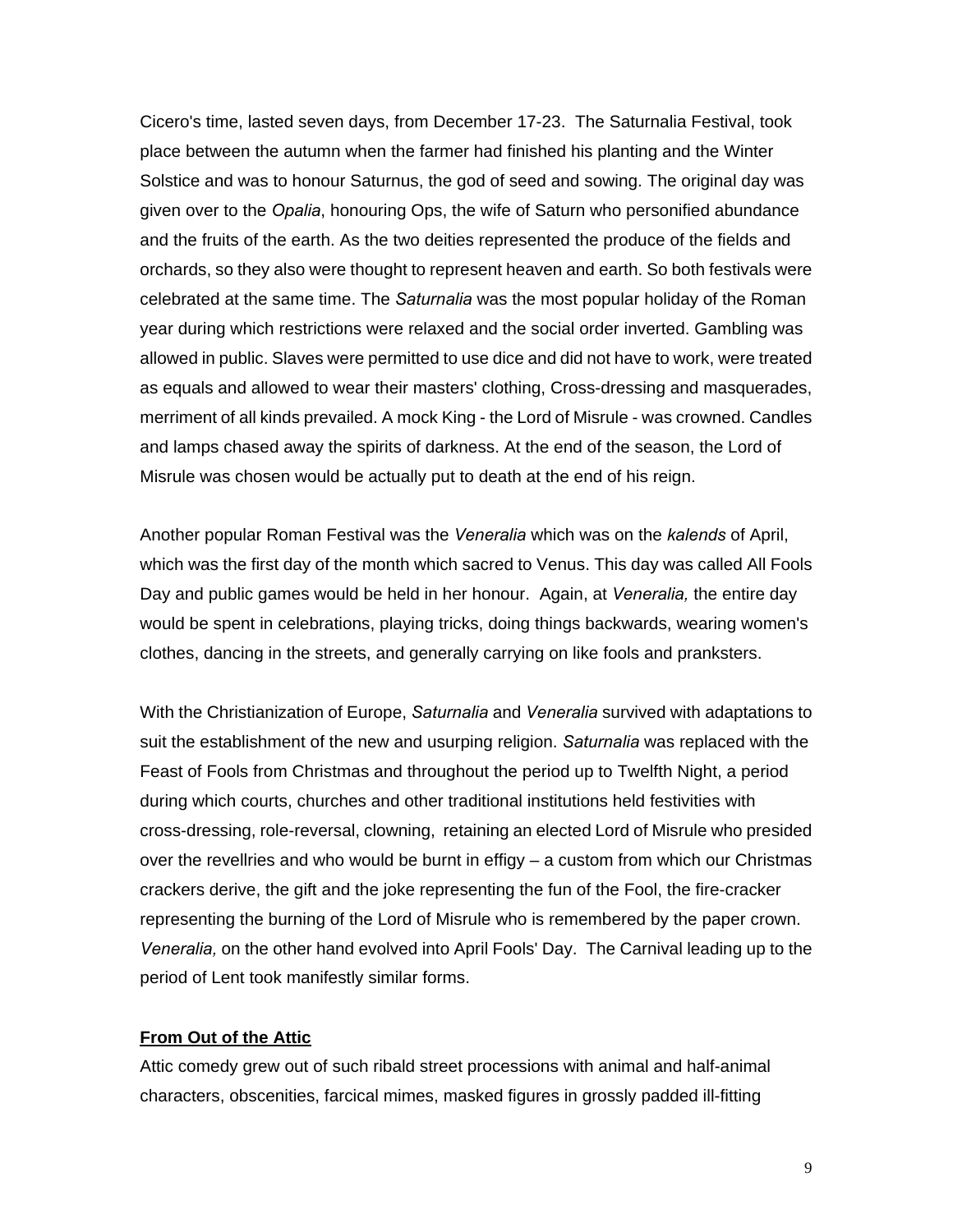costumes and ended in the singing of phallic songs. It incorporated elements from the Doric Mimes and farces presented by grotesque phallus-bearing performers. These were enactments of thefts, orgies, all manner of crimes with buffoonish heroes and *moros*, the generic name for the slap-stick clown/juggler and the possible origin for the derogatory expression "moron".

There is another thread running through the development of comedy, foolery, burlesque and farce which is reliably traceable to the *atellanae fabulae*, or Atellan Fables, also known as "Oscan Games" *(Ludi osci*). These terms are used to describe a form of Roman farce based on vulgar, low-brow, coarse life in the outback - bumpkin comedy - that was originally performed in the Oscan language, not Latin, which means that the Romans inherited the idea from elsewhere - the Oscan speaking people of the town of Atella, well south of the early Roman sphere of influence. However, the Romans abandoned the original Oscan improvisational form and developed the form into a literary Latin one retaining many of the Oscan stock characters which survived into various incarnations including Macchus, a hunch-backed "wise" fool with a big nose, the forerunner of the Italian Pulcinella from whom the English Mr. Punch derives; Bucco (the fat man), Manducus (the glutton), and Pappus (an old foolish but wise man).

It is said that it was through playing Macchus in the Atellan fables that Titus Maccius Plautus, the Roman playwright (c 254-184 BC) acquired his middle name. In *The Scurra,*  (1986) Philip Corbett identifies several protoypes of the parasite (who was essentially a flatterer and a wit and a stock character created to provide amusement and entertainment) in Greek social comedy, in the Roman dramas of Plautus and Terence and the writings of Livy, Cicero and Horace : the Parasite Protagonists, who play the leading roles in plays that usually bear their names; the Soldier's Parasites, who are farcical, comic attendants who accompany the boastful soldier; the Hired Tricksters, who are informers, tricksters and generally rogues and the *Parasitus Ridiculus,* like Gelasiimus in *Stichus,* who are professional jesters who amused their patrons with riddles, jokes, puns, mocking jests and quips and other witticisms all contained in a Jest-Book. Because of their employment of *dicta ridiculi* (ridiculous words), Corbett refers to them as *parasiti ridiculi* who travelled around with all their *ornamenta* or tools of the trade including the all important jest-book, his *strigil* (a blade used for cleansing the skin in Greek and Roman baths), his water bottle and various other personal implements in a bundle.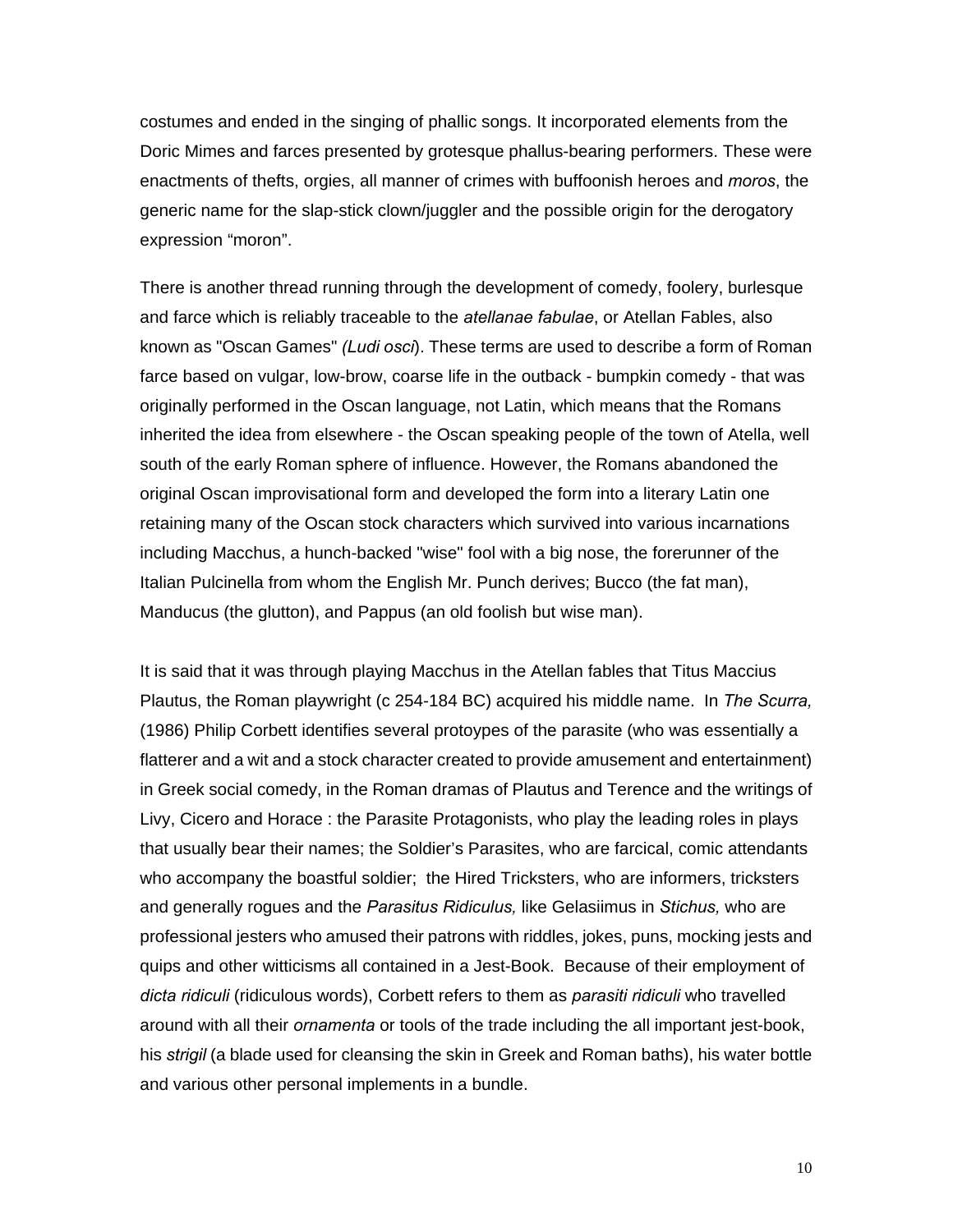In these Greek and Roman parasites we can see the dramatic genesis of the Court Jesters and Fools who began to become established in medieval England in the13th C. A distinction appears somewhere around the  $12<sup>th</sup>$  C between 'natural' and 'artificial' Fools. A 'natural' Fool behaved in ways that would be perceived as 'mad' – frenzied dancing, tearing their clothes off on the streets etc. An 'artificial' Fool were those who entertained with their witticisms, jesting, singing and general mad-cap and topsy-turvy foolery. They would frequent public houses and brothels and would participate in processions, festivities, carnivals etc.

Along with the revelry, entertainment, mad-cap jestings, naïve vulnerability, and the expression of what we could call "foolish wisdom" there was, also, with the Fool an accompanying subtext of the sinister, affected stupidity, sometimes, in subversive opposition to the Wise Man. According to Ernst Krls, in *Psychoanalytic Explorations in Art*  (1953) the comic mask: hides something sinister, comics being descendants of satyr-revellers and satyrs, themselves, at one time being pictured as goat-headed and cloven-hoofed demons associated with the devil. This would have been compounded through the centuries from the beginnings of the advancing Christian Church's influence over pagan Europe and would have contributed to the association of the Fool with "Vice," a character in medieval morality and Mummers' plays.

So we arrive at a complex multi-faceted Fool Figure with a collective visage as motley as the motley coat who has originated from diverse sources and evolved over many centuries in different historically and socially specific guises. So far I have stayed largely within Europe. I would like to mention some Fool figures in some multi-cultural traditions.

Indian literature is filled with Fools and Jesters whose roles are wise and satirical advisers to kings, though their characters are less developed than those in European literature. In Chinese Taoist tradition we find the figure of Lan Ts'ai-ho - one of the eight-strong pantheon of immortals (the Pa Hsien) who has many characteristic of the Fool. The sex of Lan Ts'ai-ho, is obscure – sometimes he is considered to be androgynous or a transvestite, a woman or a young boy. It is said that though he was a man, he did not understand how to be one. He is a minstrel; his emblem is a lute, flute or flower basket; he represents the poor; Lan Ts'ai-ho roamed around in tattered gown, a black wooden belt and one only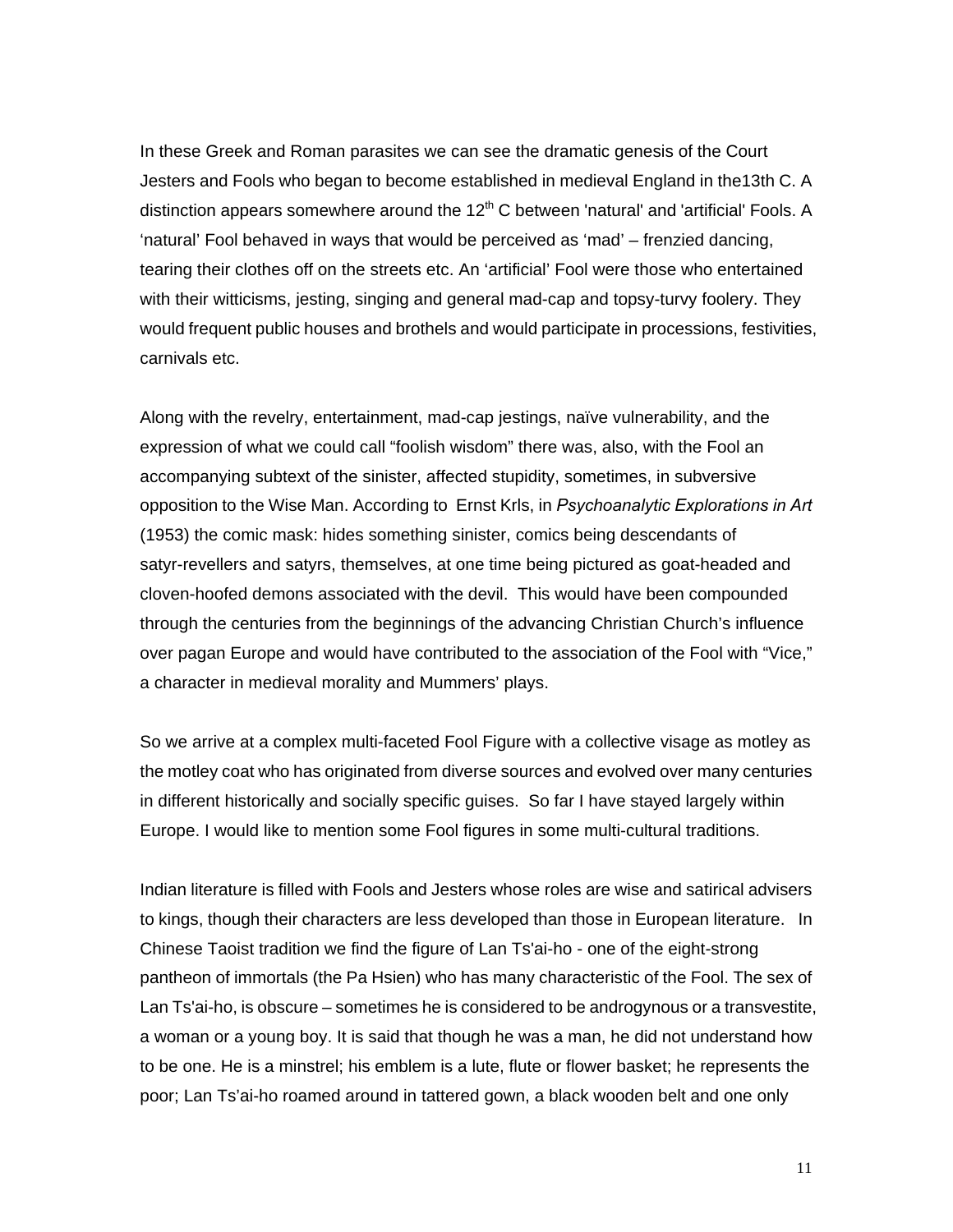shoe. In summer he wore padding under clothes and in winter he slept in the snow. He wrote and sang songs about his disillusionment with life and the ways of humankind but also of the beauty of the Tao. Tradition has it that one day, after drinking too heavily at an inn, Lan Ts'ai-ho passed out and was taken to heaven.

In the Sanskrit drama we find the Jester or *vidusaka* like Madhavya in Kalidasa's play *Shakuntala* who is the King's loyal friend and adviser. One historical Court Jester, Birbal (meaning "wise"), was a Minister in the court of the Moghul Emperor Akbar (1556-1605 A.D.). Every school boy and girl in India hears stories of the wit of Birbal. According to the tradition, Birbal was a poor *brahmin* and by his sharp wit he rose to a position of prominence.

*Masti* is a Persian/Urdu word meaning 'overpowered'. From this word derives the name *masts* which is given to a wide range of people – some of whom would of ordinarily described as mad or mentally ill. But among them there are those who while appearing to be show signs of feeble-mindedness, are not perceived as being insane but who are regarded as being in a particular spiritual condition – they are traditionally considered to be overpowered with a sense or love of God. Dr. William Donkin in *The Wayfarers:An Account of the work of Meher Baba* (1948) suggests that the terms *mast* and *masti* derive from a Sufi term *mast-Allah* meaning "crazy with God" or "God-intoxicated". They are perceived to be in a state of mental and physical restlessness because their minds are overcome by strong spiritual energies that are far too much for them, forcing them to renounce the world, normal human habits and customs, and civilized society, and to live in a condition of chaos.

The same reference to the overpowering sense and desire for God amongst the Bauls of Bengal who are a religious sect whose name derives etymologically from two Sanskrit words - *Vatula* meaning "affected by the wind disease, madness" and *Vyakula,* meaning "disordered and restless". Originating from a community of wandering mystical singers that goes back to the Middle Ages, Bauls generally wear tattered rags or a form of motley.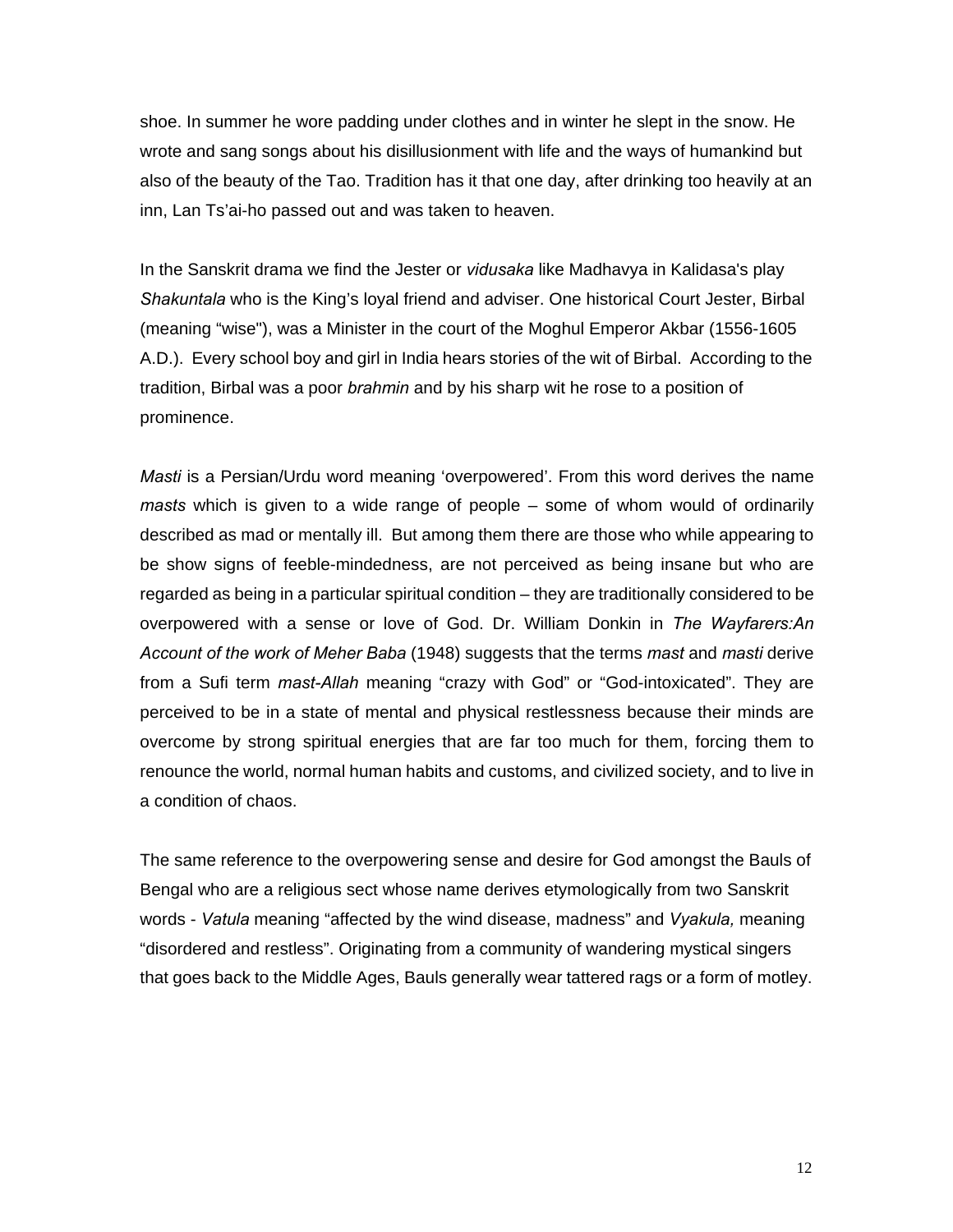

Bauls make a living out of performing arts and creative techniques that was originally combined with the search for inner knowledge. The joy of being alive and a sense of presence that comes from living is what makes them become true *Bauls*, i.e. "God's fools". A famous Baul song runs:

> *That is why, brother, I have become a mad-cap Baul. I do not obey any master or order. Man-made distinctions don't affect me. I dwell in the joy of love that springs forth from my being. Love knows no separation, but only the meeting of hearts forever. And so I find joy in singing and dancing with one and all. That is why, brother, I have become a mad-cap Baul.*

The Baul and the *masti* would be identifiable as Holy Fools examples of which abound in the traditions of Sufism, the mystical branch of Islam, which is rejected by the more established or fundamentalist Muslims. These Sufis *majzubs* court ridicule and abuse in order to intensify their commitment to Allah. A famous Sufi Holy Fool was the sage Nasruddin, the legendary jester of Tamerlane and a Turkish folk figure. He was sometimes called the Master of Mirth, at other times Chief of the Dervishes. And sometimes he was called a fool. In pictures, he is usually shown riding his donkey backwards, so that he can see where he has been. One famous story relates how one day the king saw his reflection in a mirror, became depressed at how old he looked and began to cry. The other members of the court decided to cry as well in respect for the king. When the king stopped crying, everyone else stopped crying as well, except Nasruddin. When the king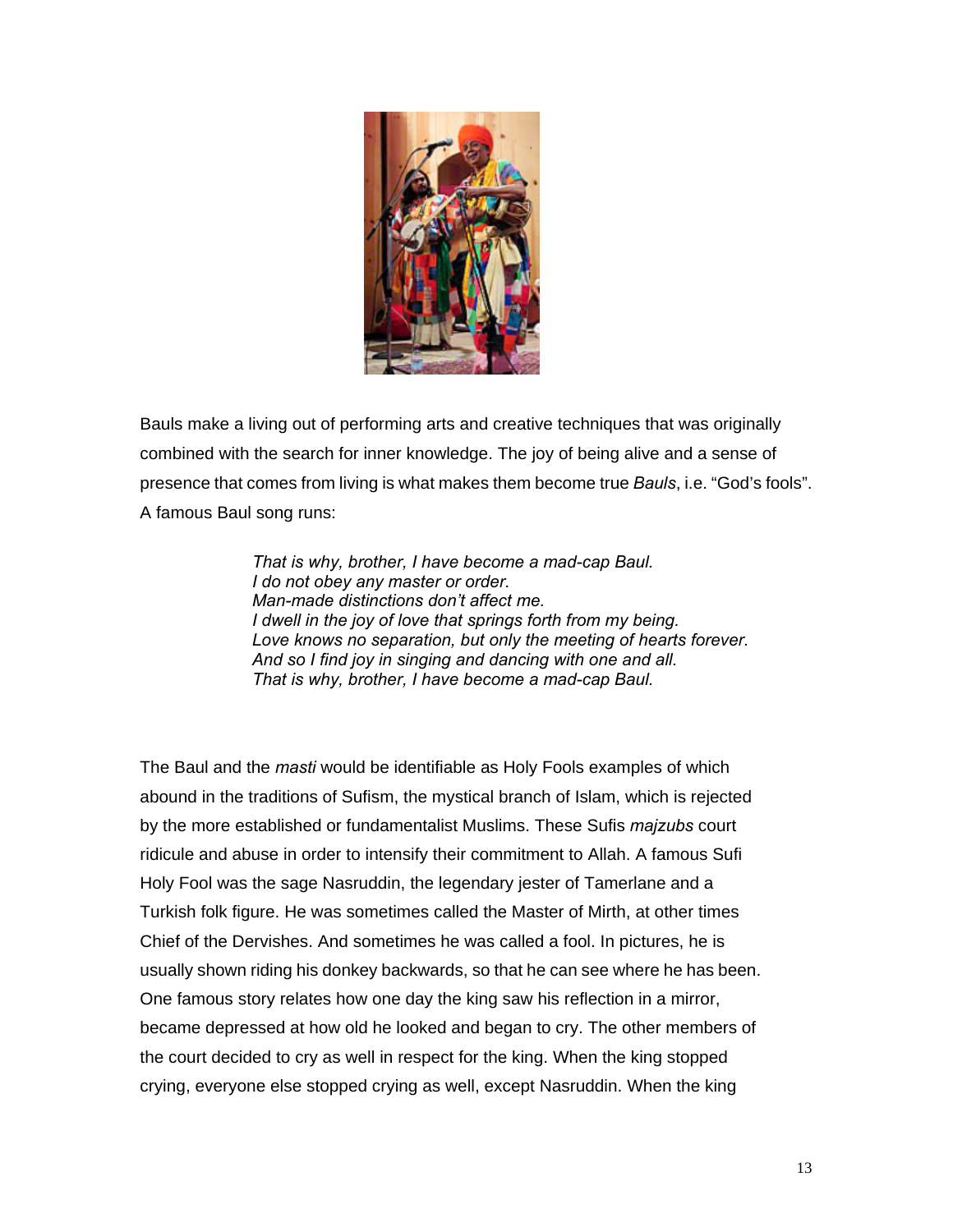asked him why he was still crying, he replied, "Your majesty, you looked at yourself in the mirror for a single moment and you cried. I have to look at you everyday".

One of the essential differences between these Fools and the Court Fools of Europe is the direct and acknowledged element of spirituality and a sense of connecting with Divine Wisdom.

### **Splits and Somersaults.**

Having taken up quite a while building the scaffolding, as it were, of derivations and developments of the Fool/Clown/Jester, let us now turn to some of the implications that these considerations may have for us as therapists. I will begin by looking at some indications within the work of Jacques Lacan and JeanLouis Barrault to see how the Fool's behaviour might function within dramatherapy practice - specifically patterns of "splitting" and "somersaulting".

In *The Seminar of Jacques Lacan (1954-55)* concerning the Ego in Freud's Theory Lacan refers to a section from Moliere's *Amphitryon* as an illustration of comedy arising out of the struggle of the split ego. In *Amphitryon,* Sosie who is Amphitryon's servant and a Fool type acts as his master's ambassador to win Alcmena with whom Amphitryon is in love. Sosie is not successful in his mission to obtain access to Alcmena's house as he meets another Sosie who is his exact double there. Sosie has had to struggle with and attempt to overcome this double of his from whom he has taken a beating. The comedic qualities inherent in this fairly classic plot of doubles and mistaken identities are quickly seen in this short piece of dialogue when Sosie tries to explain his failure to his master

| Amphitryon: | But, tell me, did you enter the house?              |  |
|-------------|-----------------------------------------------------|--|
| Sosie:      | Yes. But in what way?                               |  |
| Amphitryon: | How?                                                |  |
| Sosie:      | With a stick which my back still feels the pain of! |  |
| Amphitryon: | From whom?                                          |  |
| Sosie:      | Me.                                                 |  |
| Amphitryon: | You, fighting yourself?                             |  |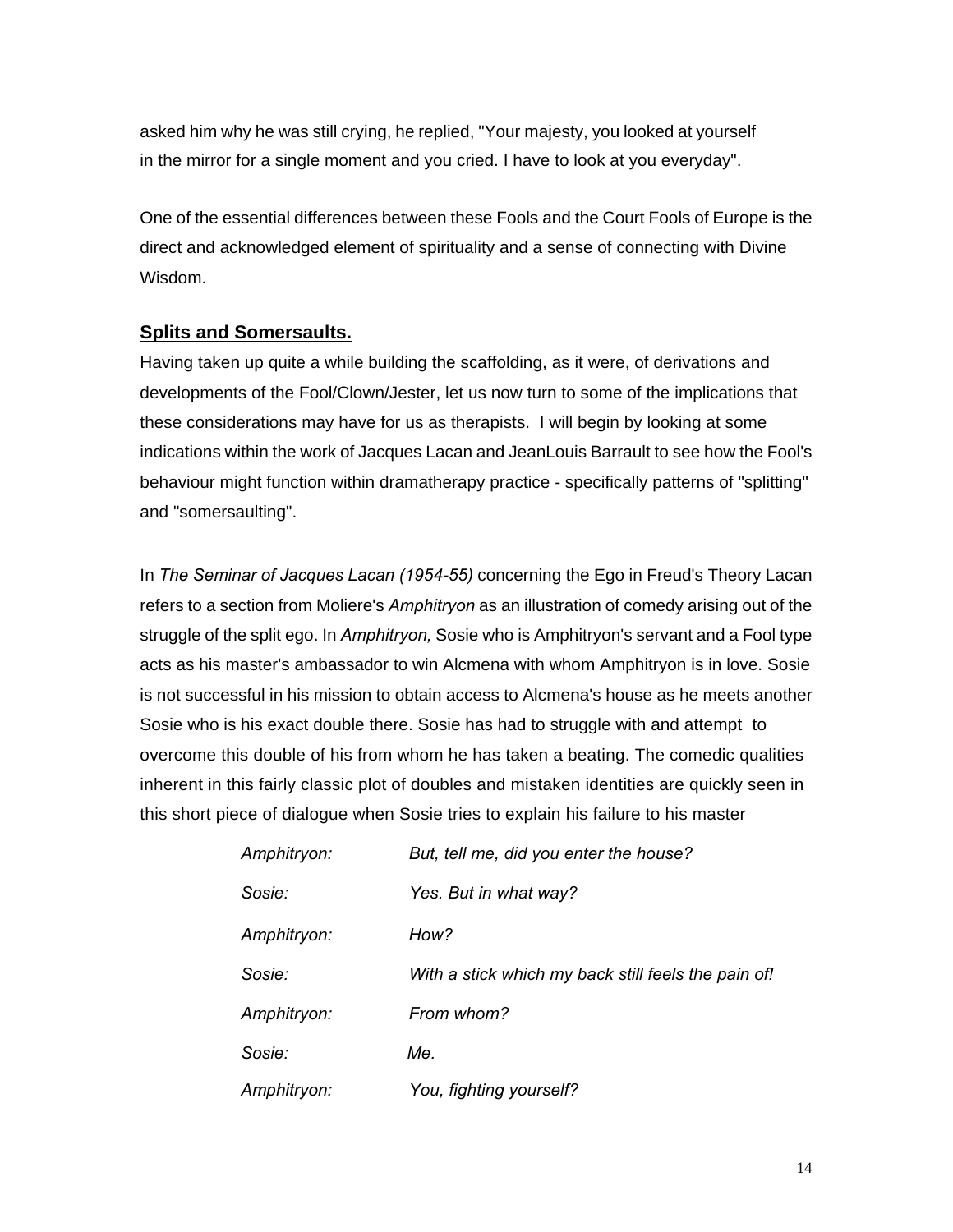| Sosie: |             | Yes, me. Not the me here, but the me from the<br>house who swipes like four men and this devil<br>thrashed me good and proper. |
|--------|-------------|--------------------------------------------------------------------------------------------------------------------------------|
|        | Amphitryon: | Who?                                                                                                                           |
| Sosie: |             | Me, I tell you! This me that rained blows on me!                                                                               |

The two Sosies have been fighting each other like Trickster's left and right arms fighting over the buffalo. Amphitryon, the real master, then himself rains blows on Sosie. This is, according to Lacan, an example of splitting as a process in which individual attempts to address his negative transference. He must re-integrate into his ego, all his ego properties. It is this conflict which is at the heart of comedy. Unlike the tragic story of Roland, Sosie is a comic and the story is a comedy.

Sosie's struggle with the double Sosie represents the Ego's to struggle the reflection or "shadow" made visible that confronts it and which also dispossesses it of all it wishes to attain. This keeps the Ego at a distance from what is fundamental to it, the fulfillment and recognition of desire until the ego-properties contained in the "double" are re-integrated. Sosie is thwarted in his mission and experiences a splitting of himself. He is confronted by another Sosie with whom he struggles. Where is the Fool here - I think there is more than one; there is Sosie, the servant, and the comedic qualities here are signified by those vulnerable features of the Fool when he becomes an object of our laughter and ridicule, but the other Sosie, the obstructing double is also the Fool in his more sabotaging, taunting and provoking aspects.

Related to this kind of struggle I see the topsy-turvy behaviour of the clowning Fool in the phenomenon of "somersaulting". In his autobiography, {1964), Charlie Chaplin writes:

*I did not have to read books to know that the theme of life is conflict and pain Instinctively, I based all my clowning on this. It was the process of getting people in and out of trouble.* 

It is this struggle with life that Jean-Louis Barrault (1961) identified in The *Zaharoff Lecture*  as "the grotesque walk on the wire that leads to death; we are filled with anxiety". Barrault poses the major problem in this struggle with life as being the individual in conflict with the community, society or his environment. When we become conscious that our personal life takes place amidst a greater number of others we become anxious. The individual in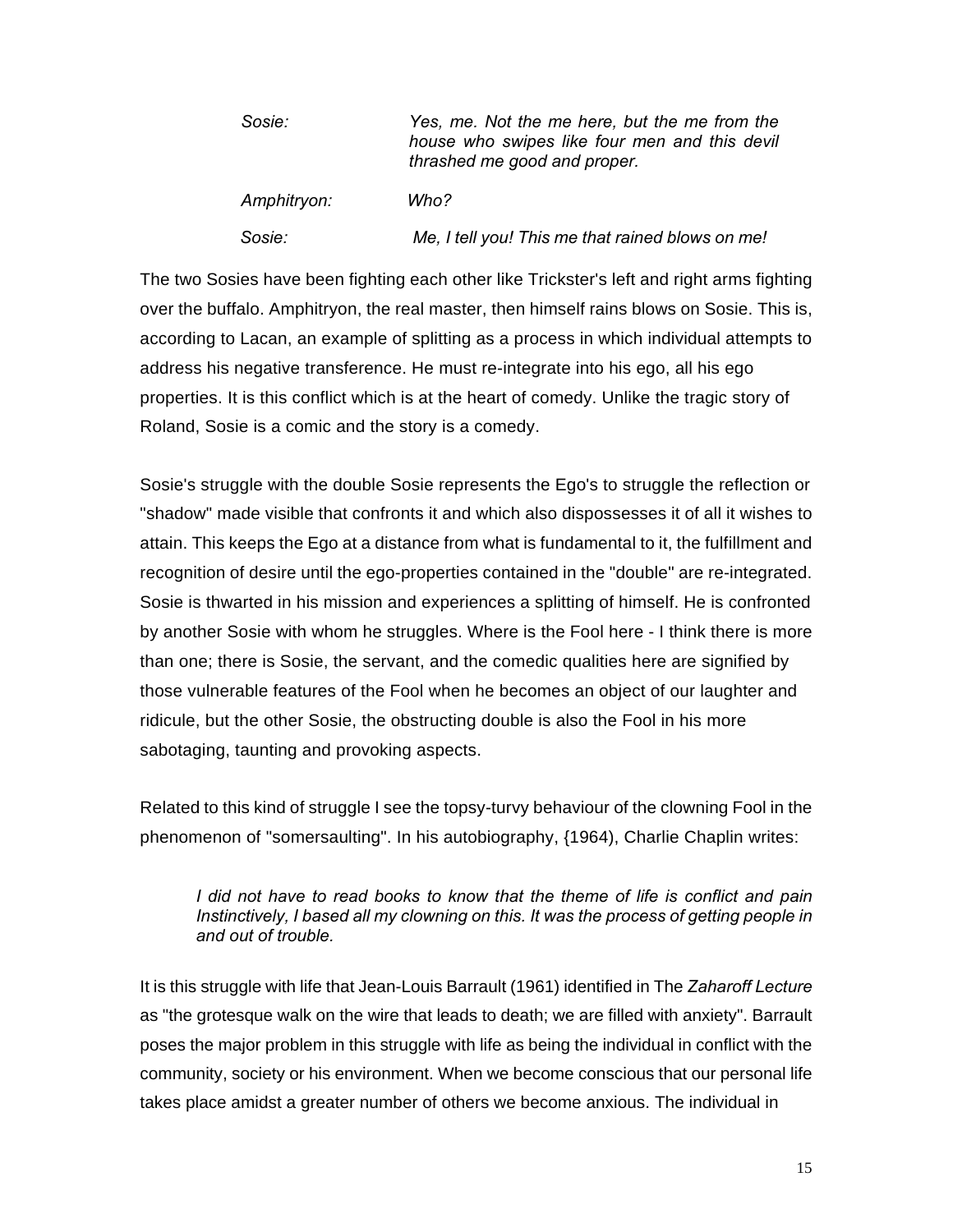society feels alone and anxious. Comedy, he says, arises as one solution to this anxiety. At the very moment when our lives or beings seem threatened we "do a somersault in the air" and avoid the confrontation. The individual's instinct for preservation leads him to joke, to minimize the danger and to play the Clown. It is a game of evasion.

As dramatherapists, we become all too aware of the effects that this individual v/s community conflict has within the context of a group. It is one of the prime obstacles to group cohesion and we need to work constantly through this process when individuals within the group may act out resistance, isolation or ambivalence. Addressing such issues becomes vital in working towards a therapeutic milieu for the group. Both "splitting" and "somersaulting into the air" to avoid confrontation or threat relate to identity and consciousness and to the preservation and sustenance of the individual's identity. Emergent identity, confused identity and the preservation of identity are all issues at the heart of dramatherapy work with adolescents and young people. I will now offer one illustration of how both these behaviours may manifest in work undertaken by me one with young people in a short-term dramatherapy project in a community centre**.** All clients/patients mentioned throughout this article are referred to anonymously under fictional names and with certain elements of their personal data changed or disguised.

Peter (15) had been abandoned by both his parents and was being fostered by people he was not too happy with. He had a bright but emotionally unstable nature and occasioned violent outbursts of temper during which he would break windows and doors. While he participated enthusiastically in the group sessions, if the focus was on another member for longer than was comfortable to him he would make sarcastic remarks and follow them up immediately with a quick, "1 never said that!", while looking around the room as if trying to locate the alleged culprit. The following is an extract from one of the sessions:

*Sharon, (a 17 year old girl) was talking animatedly and tearfully about being abandoned by her boyfriend late one night and having to walk home. Steve had done this often before. Kelly, Sharon's friend had put her arms round her and the group had begun to tell Sharon she ought to leave Steve and find another boyfriend. Peter was the only one who was not getting involved. Suddenly, he threw a paper pellet at her from his corner and laughed and "said "Ha! Ha! I never did that!" I had heard this often before "and decided to say something to him. I asked him who had done it if not himself. "He did it" he replied, pointing to an empty chair. I asked him who "he" was. He replied, "Martin". (This was Peter's middle*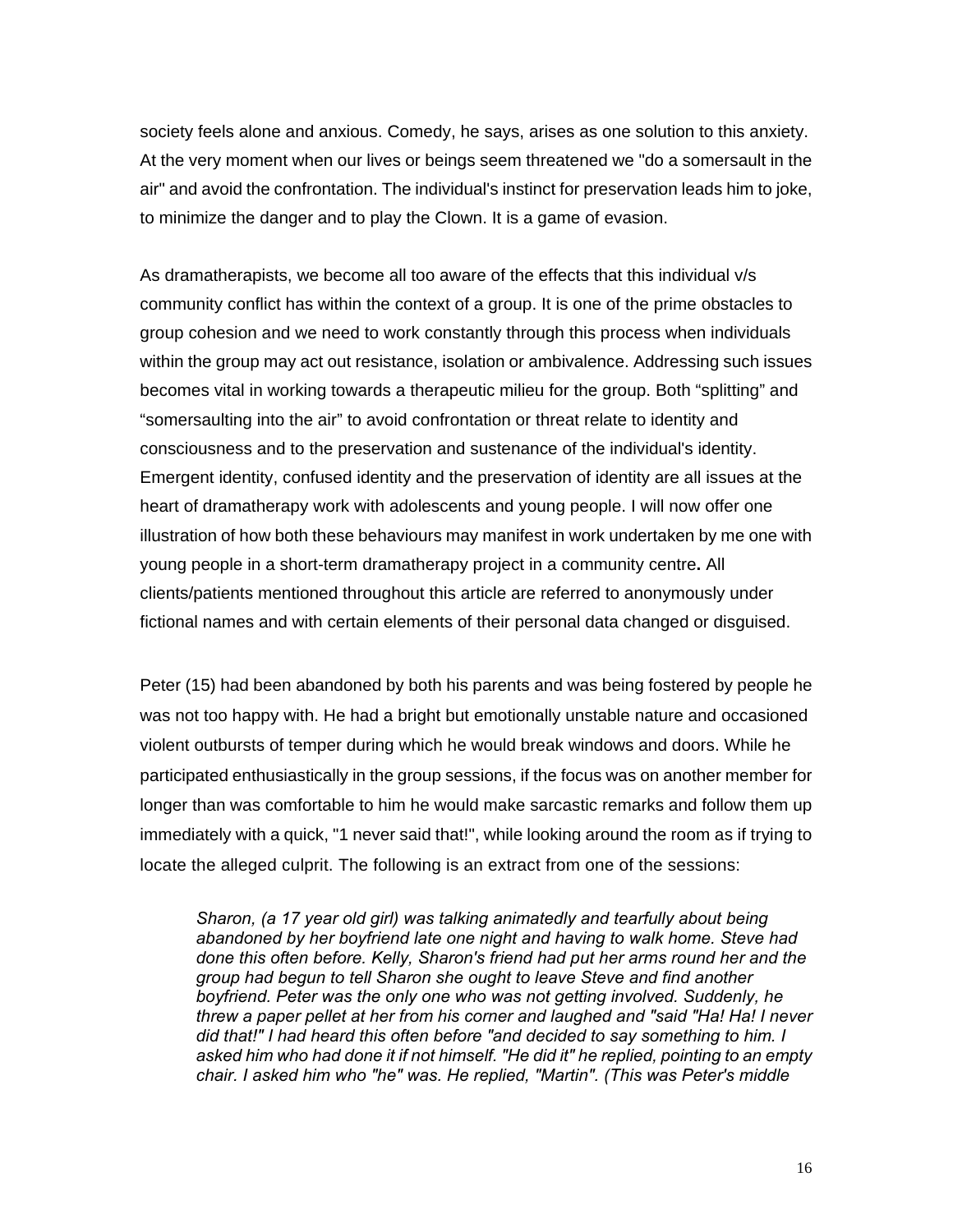#### *name) Sharon laughed and Peter sprang up and declaimed over-theatrically and comically, "I say! I say! L say! Martin made Sharon smile even through the tears!"*

Peter's "disowning" of himself but still participating in the group via "Martin" represented a form of splitting and his "debunking" of Sharon's problem was not merely a way of getting attention for himself but also a way of warding off the threat that her abandonment by Steve and Kelly's advice to Sharon that she should abandon Steve in turn held for Peter, who had experienced a bellyful of abandonment in his own life. Peter was not able to enter this conversation as himself. But he could play the fool and under the guise of larking about he was able to enter it through another "him" - "Michael" - and then follow it up with a remark in the mode of the stand-up comic.

Peter absented himself from the group for the following two weeks sending a message to say that he didn't think he wanted to do dramatherapy anymore as it was a "load of bollocks" amongst other items of lavatorial culture. On the third week, however, Peter appeared five minutes into the week's session. He popped his head in and with a whistle he said, "No worries, Martin's come for his nose". In one of the early sessions he had made a large clay nose which the group permitted him to collect from the cupboard. He then put it on his face and did a grotesque walk to the door, turned round and asked, "Peter wants to know if he can come back." The group negotiated that he could return and he remained an active member within the group until it's closure. In this one example we get a clear picture of the clown in the group, the splitting, the somersaulting and also the guidance that in this case, at rate, the Fool's resistance to a boundaried world was heard by the group members who responded to it in a positive manner allowing the whole group to re-integrate which had a positive effect on the development of the group itself. FRIERRES

If the example of Peter illustrates a positive and creative aspect of the Fool's splitting & somersaults in the dramatherapy group, the example that follows illustrates the reverse and which could be seen as containing the negative/sinister aspects of the Fool. Jim was a 25 year old man who was a member of a group in a project for recoverers from substance abuse. He had a bleak history of parental rejection. He had lived with his mother who seemed to show little interest in him. He had spent a solitary childhood. He had a violent temper which he would turn on himself and assault himself with sharp objects till he bled. He had a big trust problem. The week after he had acknowledged this to the group he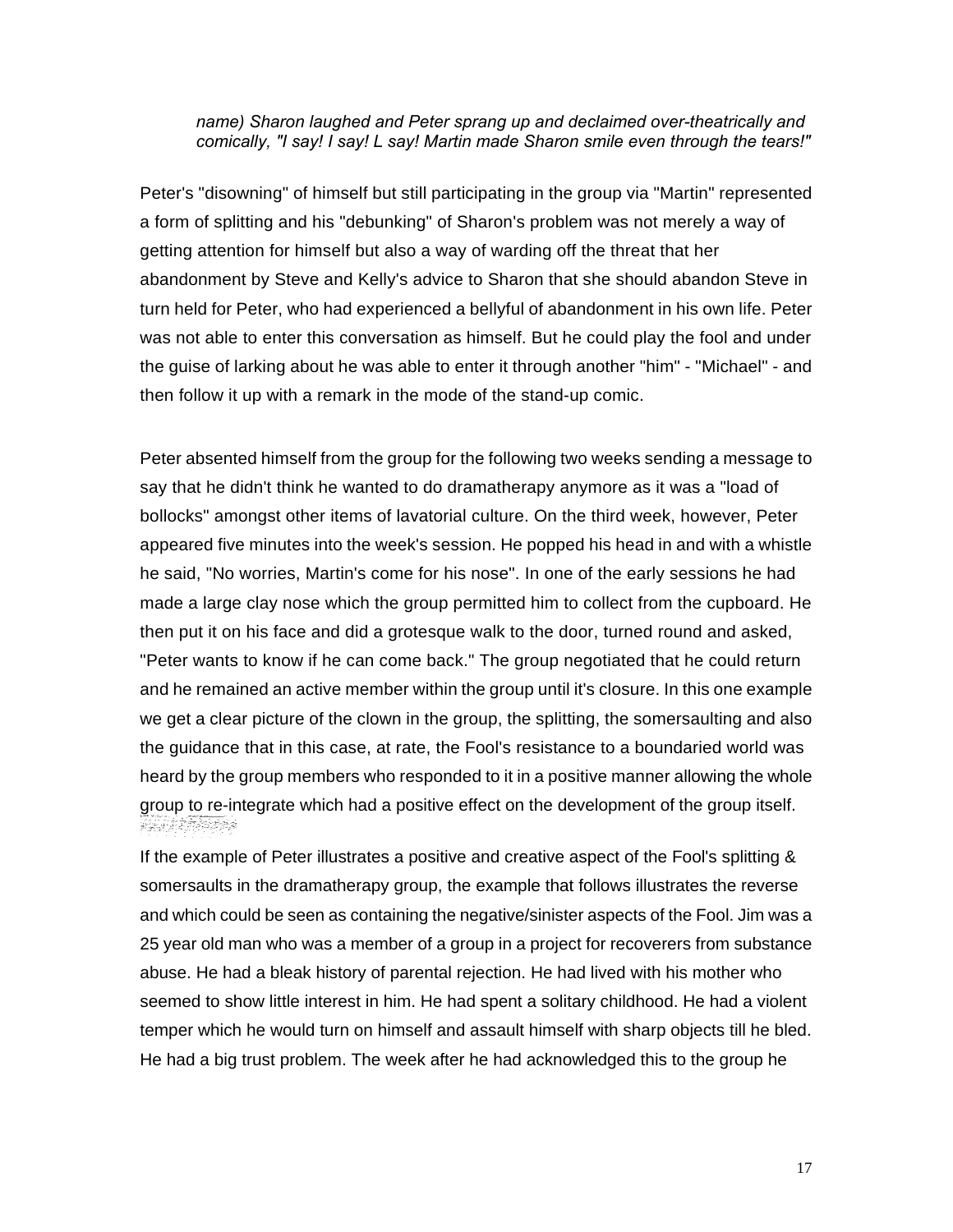stayed away. The following is an account from the session he attended immediately after his absence:

> *Jim returned to the group with the high energy he had in the previous session. He talked about the difficulties he had trusting people. He said that he couldn't be bothered to come the previous week as he couldn't see what good it was doing him or anybody but that he wished to gain the group's trust and wanted to feel part of the group. I asked him if he wanted to work on this in the form of a drama exercise. He suggested that we enact a trust journey in which he would be led by the group through two adjoining darkened rooms with obstacles which he had arranged as a barrier and be brought back into the group space that would be lit. I had great misgivings about this exercise but the group seemed to wish to support him. During the journey, Jim was anxious and it was difficult for him to get through the dark space to the adjoining door. He had to wait there for a few minutes, struggling with the situation. Other members of the group seemed visibly moved but assisted Jim through the door. Once in the lit group space, Jim looked away from the group and then burst out laughing saying, "it's all been a big fuss over nothing!" This provoked anger from some of the group who felt Jim had been playing a 'joke" on them and that they would find it difficult to trust him again.*

We can see in Jim's reactions that the sinister aspects of the Fool had surfaced as part of Jim's self-preservation instinct and Jim had done a "somersault in the air" at just the moment when it came to recognise and acknowledge that what he had asked the group for was, indeed, being offered to him. It proved to be too much for him, too threatening. While a part of him could acknowledge the undesirability of this wall and seek to attempt the beginnings of trust, another part of him found this to be too difficult to receive and needed to sabotage this development.

We can also see in this illustration that the "trickster within" Jim comes to the surface as a result of what Barrault calls the anxiety that comes from the conflict between the individual and the community. At crucial points this conflict becomes a matter of "them" or "me" and for Jim the significant others in his life had not been particularly trustworthy. So while he can take what the group has offered him because part of him wants to he cannot acknowledge this at the end of the journey because, this would mean recognising that the group did this for him in "good faith" and not merely because he had asked for it. This step was too difficult for him to take. However, simply sharing this with the group would leave him feeling a "failure" so he needs to negate the very essential need by calling it "nothing". It was as if he was saying, "Oh, I didn't need it after all. I fooled you." In this way, he survives the individual/group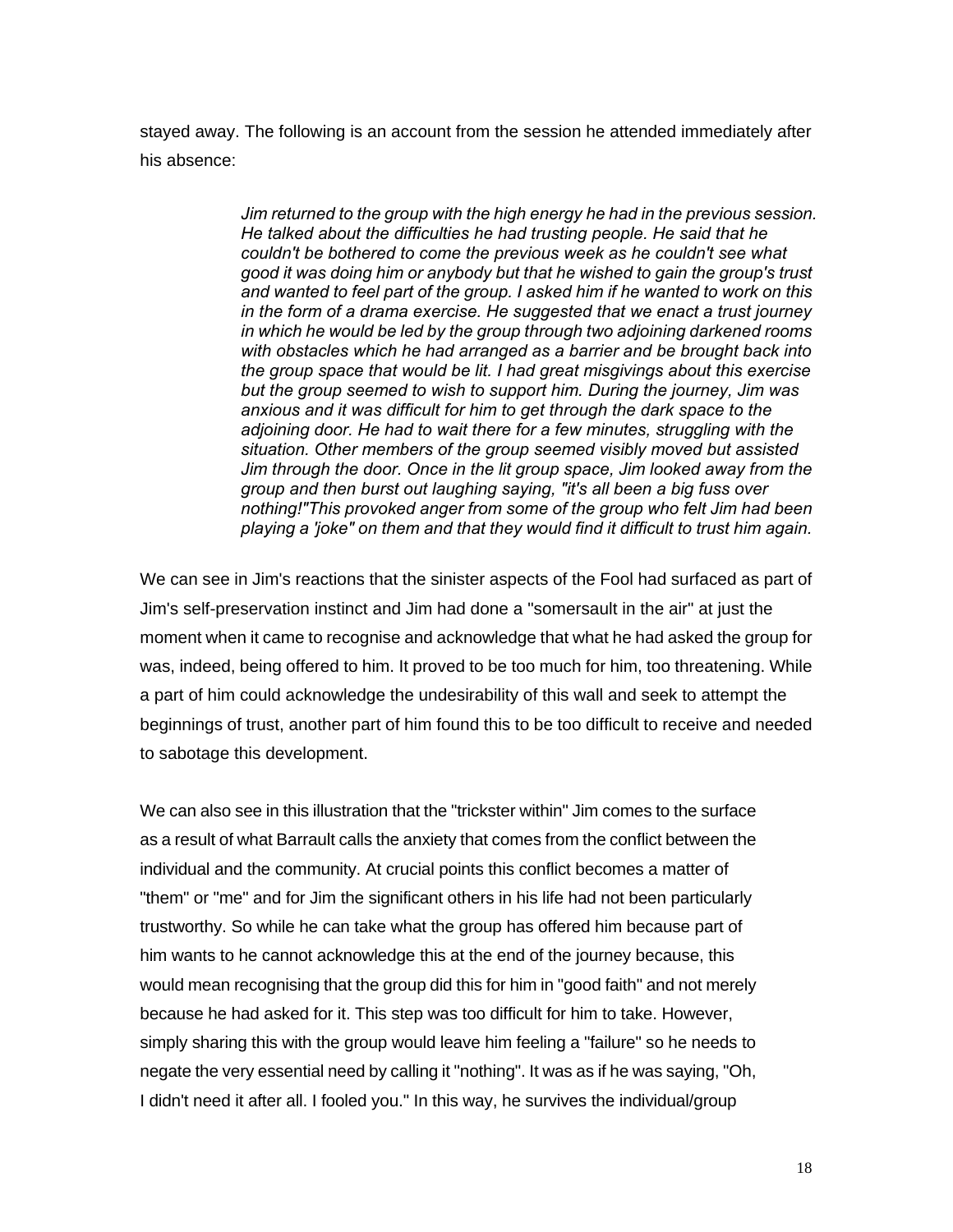conflict situation by presenting what he identifies in himself as one of his strengths his separateness, his "strong, rebellious, loner" part.

Alida Gersie & Nancy King in *Storymaking in Education & Therapy(1990),* reflect that

*Trickster is absolute and, therefore, innocent…. ….Do not ask Trickster for commitment; it will not be forthcoming. Trickster cannot be committed to anything or anyone. Nor will explanations be offered…* 

We see this inability to commit appearing in Jim. He was also manifesting that part of him who, like the Fool/Trickster, feels isolated from others and takes a kind of refuge in that feeling. There is only one of him. There can never be another. Trickster does not give (or take0 without stealing or cheating for that would imply belonging to a community in which the members would be committed to the rules of fair play. Neither can Jim. He needs to cheat attention out of the other members of the group which leaves them feeling duped, angry or fooled and it leaves Jim identity as the "loner who fooled the group" untarnished.

Freud (1905) indicated a direct relationship between creativity and humour. He saw the individual as denying the claims of reality and transforming potentially painful experiences into pleasurable ones without conscious effort. Ernst Kris (1953) sees creativity as being in the service of the ego. In dreams or sleep, the ego is dominated by the id. In art, he suggests, the reverse is true; the ego dominates the id, as Art, is concerned not with the dream, but with the daydream. and is based in the preconscious. According to Kris, comedy helps to overcome the strange and the terrifying. By presupposing control over the emotions before it becomes effective, once control comes into operation, comedy can include pleasure and mastery over the emotions. The comic and the grotesque bring relief from anxiety which results in laughter.

From both perceptions the tendency to the comic and the humorous can be seen as a defence against pain, grief, terror or some sort of problem. Humour capitalizes on trouble. However, the comic is not experienced when the trouble or pain is being experienced but in the re-telling of it. Temporal distancing supplies the invulnerability that enables one to laugh with a sense of detachment from the trouble. Clowns take on the vulnerable but remain invulnerable by virtue of their "'immortality" like Laurel and Hardy, the Three Stooges and Chaplin.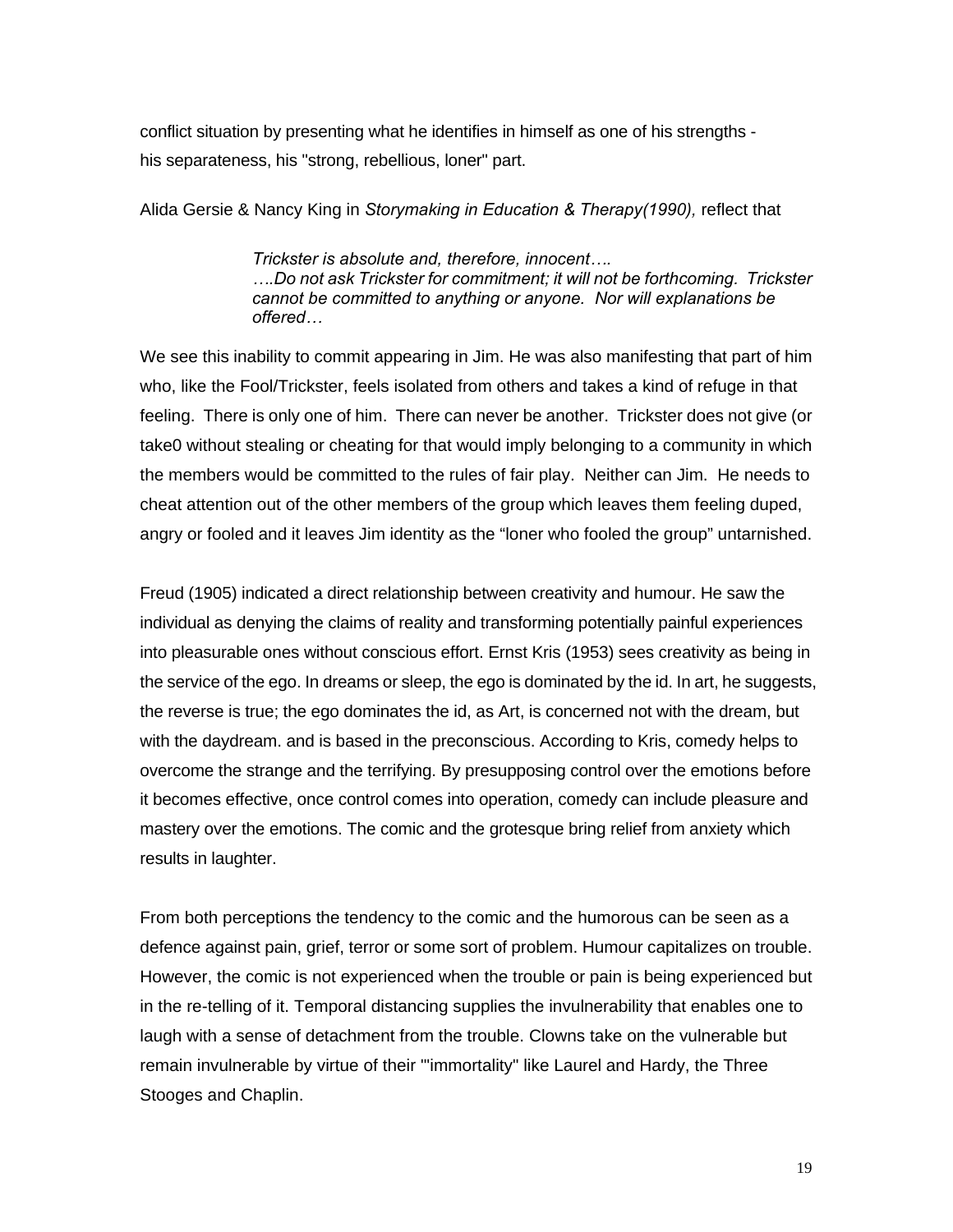## **The value of the witness of the Fool**

As part of the healing or transformation process much within therapy can focus on "empowerment", "goal-orientation", "achievement" that the value of refusal and resistance is not often addressed. It is reasonable when working with recovering addicts, for instance, to facilitate a safe transition through the rehabilitation process. It is also enormously important and valuable to facilitate patients/clients to acknowledge and work creatively through the obstacles that they may encounter in the struggle to remain clean. If resistances and relapses are merely ascribed to the client's internal saboteur only and is seen by the therapist to be negative and malevolent then the possibility of the therapy containing an, albeit unconscious, coercive dynamic is considerable. In other words, therapists need ourselves to have a creative, constructive, playful and insightful relationship without the sabotaging aspects of our internal topsy-turvy Fools in order to have a truly empathic relationship with our sabotaging clients. Any internal and unacknowledged fears that we as therapists may have around the issues of chaos that remain unaddressed are likely to jeopardize the therapeutic dynamic. The model of the cyclic nature of change, for instance, recognizes that relapse and resistance are integral parts of the healing process that can point to earlier stages in the recovery that might not have been authentic or perhaps to other unresolved issues or

unconscious processes either within the client, the therapist or the client-therapist dynamic.

It is not only the inspiring and courageous brave-heart of the Hero whose desire takes him forwards or upwards towards his goal or his prize but the Fool's witness to the changeable, upside-down, transient, temporary world that can offer us a spiritually healing guide to a truly authentic, appreciative and deeply creative relationship to our own fears and resistances to chaos or conflict or the sense of worthlessness that can overwhelm us when we have seemed to "fail" in a world that seems to prioritise achievement or certain forms of success. In those moments of apparent failure, that are frequently experienced by clients and therapists alike, and which are often ascribed to vulnerability, foolishness, weakness, lack of will-power, perversity or madness - qualities exemplified by the Fool we need not succumb to the oppressive influence of our internal Judge or Critic or Punisher who often wishes to coerce us into acting heroically at times when we might clearly not be able or willing to do so.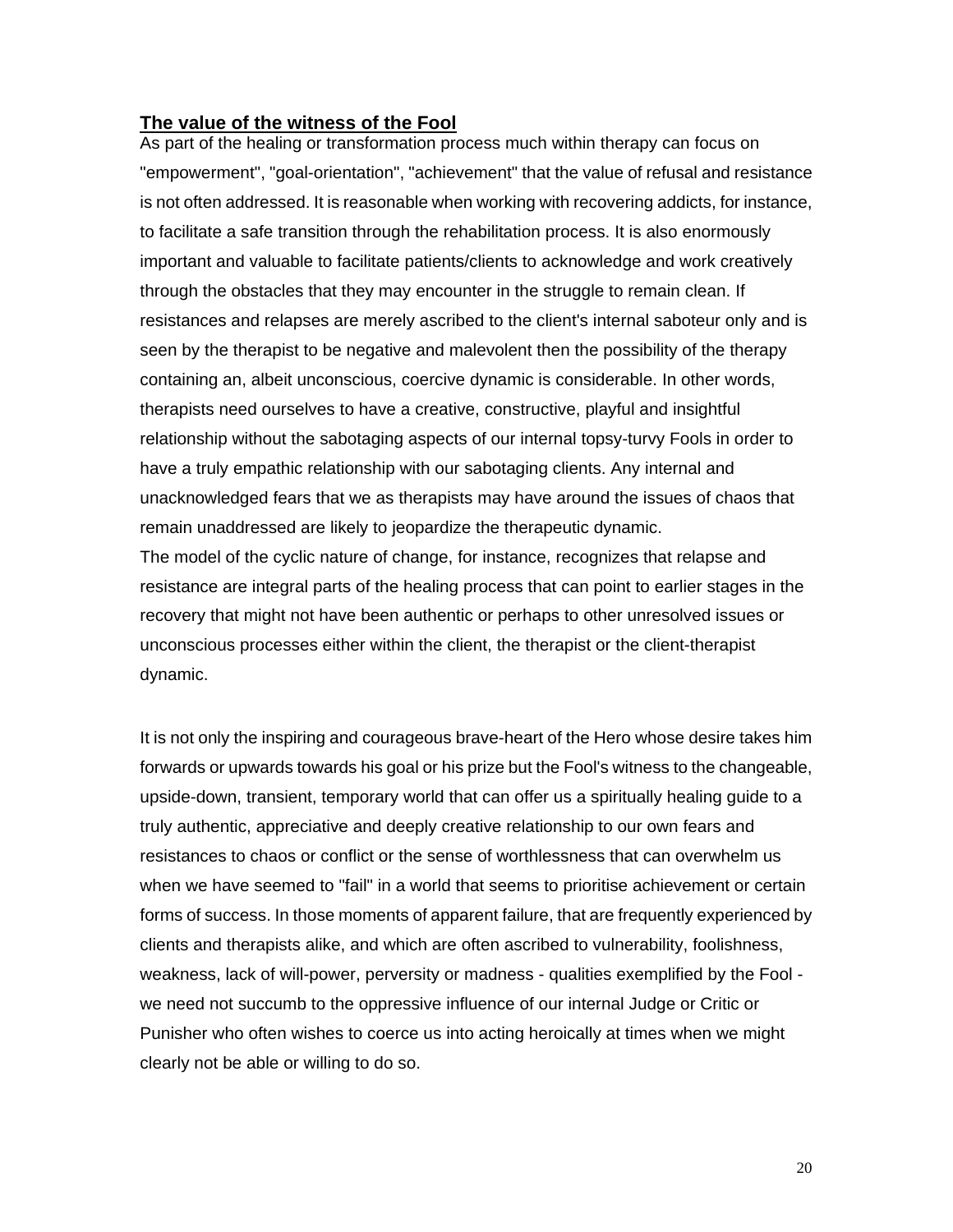Of course, the Hero and the Trickster/Fool do not necessarily occupy mutually exclusive or oppositional positions in this way that I have just described. There is a motif in a number of creation myths where the Hero is a thief and a conniving trickster, when she or he steals something from the Gods, fire in case of Prometheus, and brings it to humankind. Here the `trick' or deception is played against beings who have a higher authority, privileges and status and is essentially an act of subversive rebellion against their establishment in order to benefit mortals who are classed lower down in the hierarchy. The Hero in this motif acts like a Trickster/Fool acts. Or, perhaps, we could stand this on its head and say that Prometheus was a Fool acting in the role of the Hero. Whichever way we put it, it was the subversive act, which is within the repertoire of the Fool, through which the fire was brought to humans. However, the gods usually attack and punish the Hero for his Fool's act of subversion. This pattern is fairly common in the experiences of the borderline personality. As therapists we need to be aware that in therapy often the creative act of bringing unconscious perceptions into conscious life produces a state of chaotic disorder within the patient - which is experienced as anxiety. What an appreciative contemplation of the witness of Fool as Hero/Hero as Fool can offer us is a grounding place of understanding and re-assessment from which we can withstand the attack from our own and the client's internal `gods'. Such contemplation can also heal us by enabling us to re-address the powerful psychic and archetypes within our personal psyches, build a new creative reality in the world around us and, perhaps a new spiritual relationship to the Macrocosmos, which in Hinduism is referred to as the Divine *lila* meaning play, game or trick.

I will now turn to some of the aspects of the Fool present in the Theatre of the Absurd and the positions taken by the Absurdists on creating a new sense of reality. The Theatre of the Absurd confronts its public with bewilderment and wildly irrational goings-on. Sometimes, characters hardly have any identity at all, are often unnamed and halfway through the action they can change their natures entirely. Inanimate objects can be made to speak and dead bodies can come alive. In Beckett's *Waiting for Godot, Pozzo*  and Lucky appear to have a master/slave relationship but afterwards they return with their positions reversed. In lonesco's *Rhinoceros* whole masses of people turn into wild beasts through what appears to be panic; in his *Amedee* a giant body grows across the stage even though we've been told that it is dead; in *The Bald Soprano* two perfect strangers meet and converse and then discover they have been married to each other

21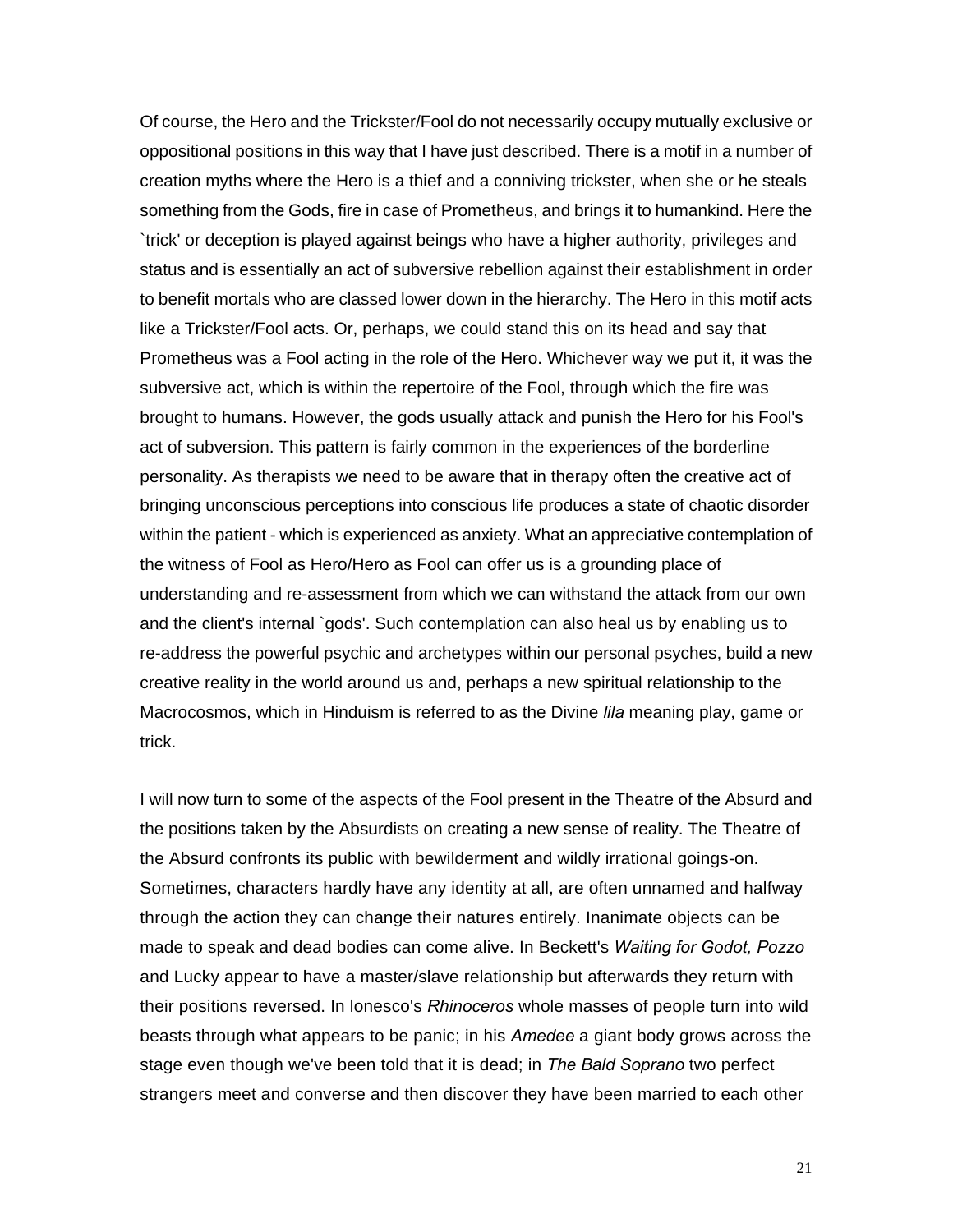for years. In Apollinaire' s *Les Mamales de Tiresias* the entire population of Zanzibar is represented by one actor and Therese, the heroine, changes herself into a man by letting her breasts float upwards like a pair of toy balloons, reminiscent of Trickster in the Winnemago myth sending his penis over the lake and changing into a woman to bear children.

All these themes - anonymity, changeability, split identity, apparent irrationality, undetermined sexuality, variable sexuality, the flouting of all ordinary conventions are all components present in the Fools. The Theatre of the Absurd calls for a breaking up of the existing order and a return to an non-integrated consciousness from which we can then begin to rebuild and discover a new sense of reality and spirituality. Eugene lonesco (1958) writes:

> *As our knowledge becomes increasingly divorced from real life, our culture no longer contains ourselves (or only contains insignificant parts of ourselves) and forms a social context in which we are not integrated... we shall have to kill the respect for that which is written..... it becomes necessary to break up our language so that it may become possible to put it together again and to re-establish contact with reality..*

This anti-literary, confrontational stance of the Theatre of the Absurd links with the preliterary strata of theatre history with its jugglers, clowns, circuses, Fools, mimes, Bearded Ladies, freak shows and also with more modern Fools, comic characters, drag performers who may be verbally witty but it is in their visually grotesque or gendertransgressive images that the spirit of the Fool is at its liveliest. Among these I include the League of Gentlemen, Dawn French, Jennifer Saunders and Joanna Lumley whose Patsy and Edina in "Absolutely Fabulous" are grotesque and contain the essence of drag parody though in their case they are not cross-dressed. In the cabaret performance style we might include Eddie Izzard and the Divine David, fro Manchester, who would represent for us ambiguous gender or inter-gender transgressive images that relate to the "grotesque" or burlesque. Also I would include burlesque cabaret performers such as Marissa Carnesky, whose performance "Jewess-Tattooess", for instance, focuses on the comedic expression of rule-breaking – in this case the traditional Jewish taboo on tattooing. In the promenade street carnival-as-politics style we might include the Sisters of Perpetual Indulgence. I merely list these above here as I believe they have been sufficiently documented elsewhere.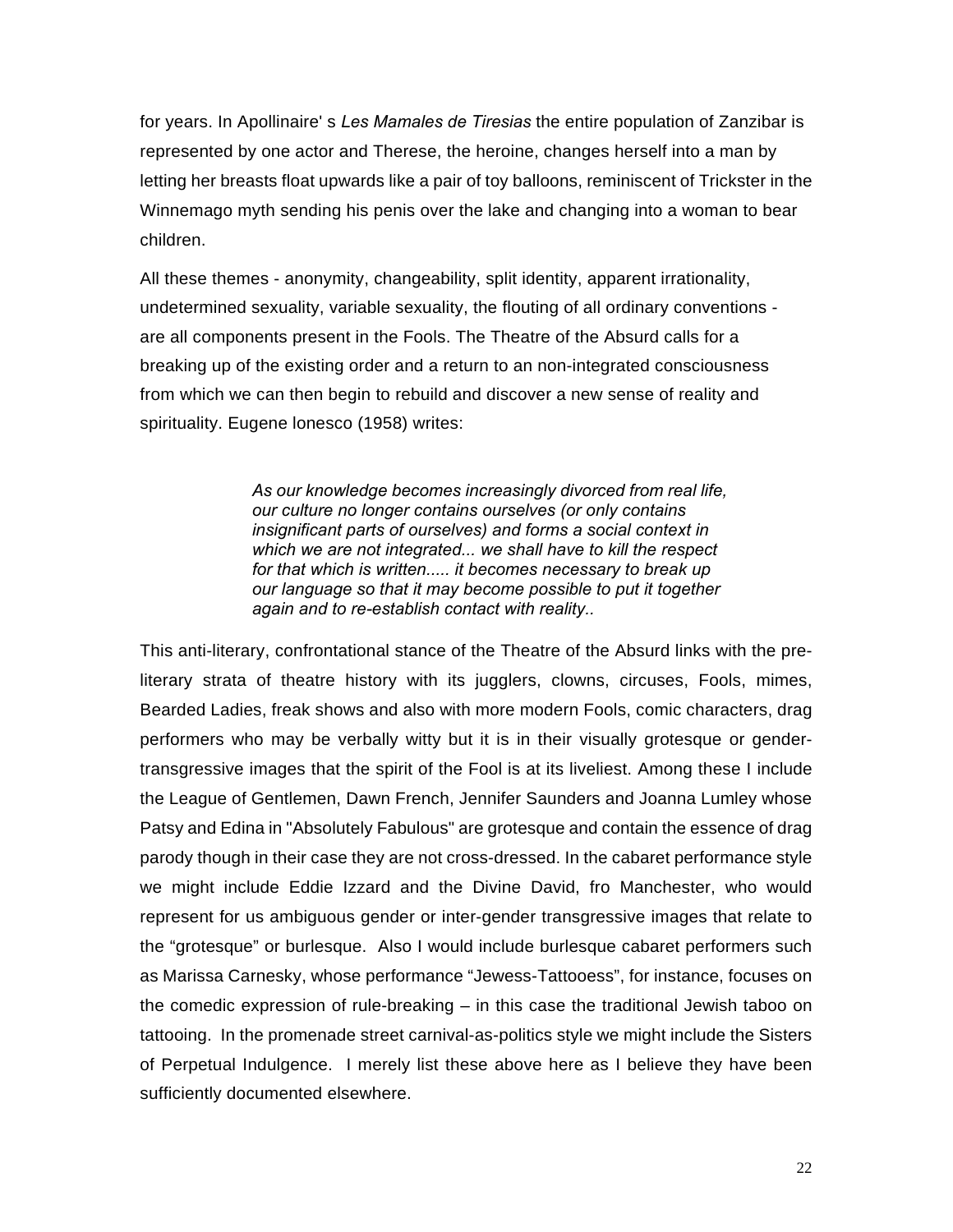The implications of this for dramatherapy are valuable. Reflecting on the absurd nature of things and the Fool, therapists and clients can be enabled to ask some very important questions. If characters can change so much and so unpredictably how consistent can we expect people to be in our own lives? How integrated can we expect our groups to really and truly be? If people can appear as puppets, without any wills of their own do we in our own worlds possess any genuine initiatives or power to decide our own futures? Clients can be enabled to see the absurdities inherent in some of their life circumstances so that they can begin to take different views of events in their lives and of each other. To illustrate this I will offer one extract from a session on a dramatherapy project I undertook with acutely depressed elderly ladies in what used to be called the psychogeriatric ward of a psychiatric unit in a London hospital in 1991.

> *Wilma and Annie, the two most `stuck' patients, were very low in motivation, sat stationary with their arms folded. The theme was "Closed in Winter opens out into Spring" and had emerged in the previous session. The objective was to perform an enactment on this theme The enactment had been performed somewhat lacking in energy with the other members performing the play around Wilma and Annie, who had cast themselves in the roles of an invalid mother and grandmother. The group was feeling, rather tired. Margery, one of the more able ladies suggested that the following week we did a scene on the theme of "Summer". Wilma, unexpectedly, made a joke. "If we do that," she said suddenly, "we can all take our clothes off and dance on the lawn" The rest of the ladies looked surprised by this. "Well!," continued Wilma," Summer's quite hot, isn't it?." At this the group laughed and the session took on a much lighter tone. Wilma's joke was quite surprising. She never took her jumper off, even when it was extremely warm; but she had evoked images of nakedness that must have held a fair amount of discomfort for a group of ladies whose bodies were usually aching, collapsed or rigid. Wilma's own body was usually held in a contorted, bent-over position with her hands clenched. The image she had conjured up of naked bodies on a hot summer day, specifically their naked bodies acted as a source of delight, freedom and relief to the other members who were also able to take on safely naughty but mischievous positions of mild flirtation with me as a male therapist in a group of elderly depressed ladies. This was only one witness to the Fool in dramatherapy and and went some way to enhancing the well-being of the group.*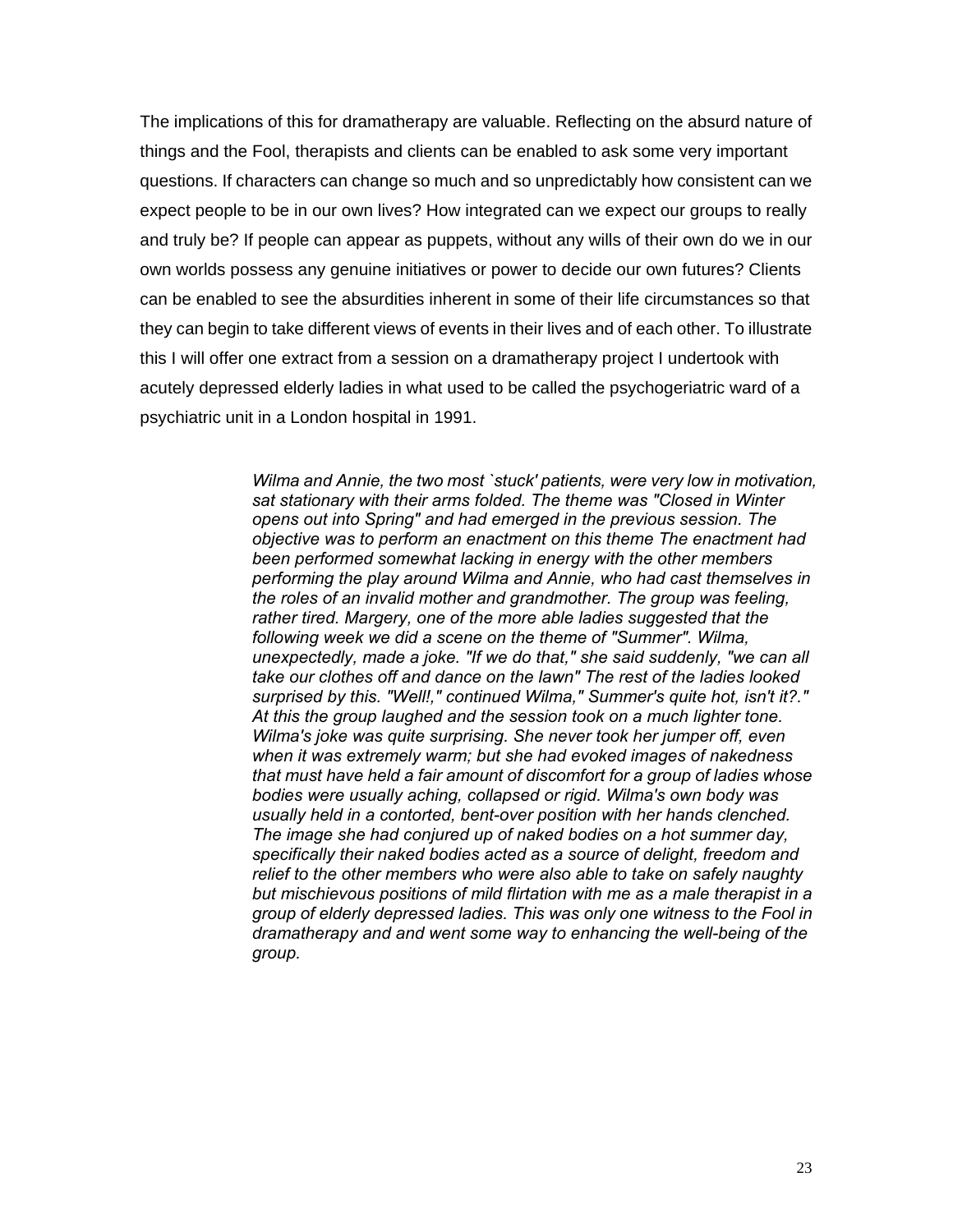#### **Concluding Remarks**

We all as therapists and clients take on different roles and explore different masks, as it were - some of these will be versions of the Fool. The process will be experienced as chaotic and disordered at times, as incomprehensible at times. We would gain much from the contemplation of the Fool which will be present in the group at some level and in ourselves. Contemplation of the Fool can be invaluable to us in contributing to the healing process and in providing us with opportunities to reassess our perceptions of ourselves, others and the world around us. The Fool reminds us that the world is not fixed and unchangeable. The Clowns break all the rules in order to remind us that human beings made those rules and can turn them around; that culture is something that has been constructed, and can be re-created. We become so used to our images of ourselves that we think of all those character traits as the sum of our individual existence. Holy Fools remind us that the social, political and cultural assumptions run so deep that we consider them universal truths but that they are not and that Life has a spiritual dimension that ,,e can experience by creating a different spiritual relationship with the Macrocosmos; that there are times when we might gain insight by leaving our positions of rationalization and welcome the circumstances, experiences and events that the apparently "crazy" world of Unknown and "bizarre" might show us.

The Fool holds before us our belief in the authority of horizontal time and of our belief in the possibility of "final solutions" and mocks them, showing us the possibilities within a cyclic viewing of Time in which what ascends much descend and in which as the proverbial Wise Man said to the Persian King – "These Things Too Must Pass Away"; and that this is OK. More than that: that this is actually healthy. The Fool can be a valuable source of new information for us but we need also to be aware of the Fool's limitations – it is not practically possible to maintain such a state constantly. In reality we cannot solely rely upon the Fool. This is the Fool's Supreme Paradox.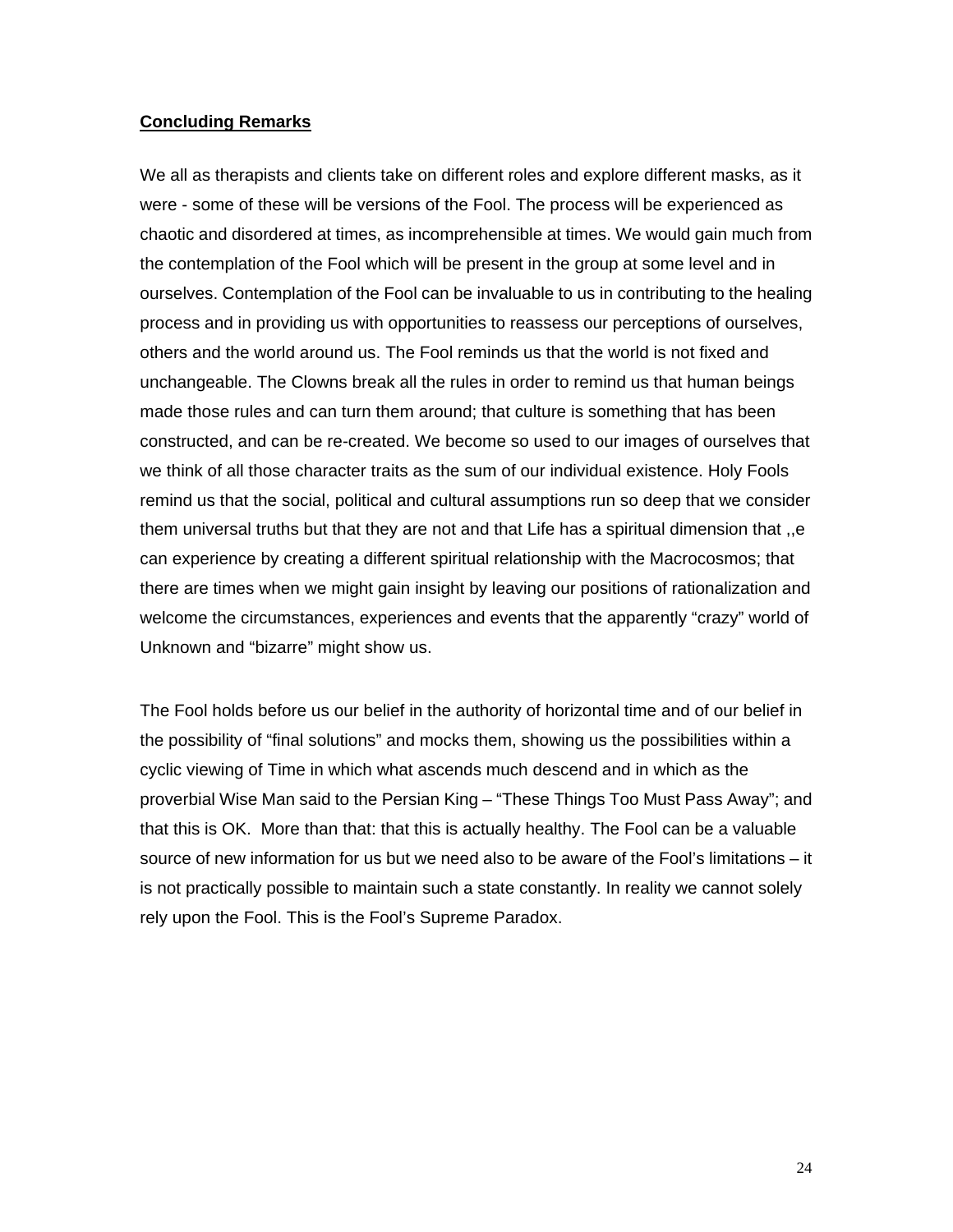# **REFERENCES**

BARBAULT.J-L. *The Zaharoff Lecture*(1961) Trans: Santos & Hodgson in J. HODGSON: "The Uses of Drama". Methuen. London. 1972.

BENSON.J.. *Working More Creatively in Groups* (1987):Tavistock. London.

BERNE.E*. Principles of Group Treatment* (1977).Grove. New York

BLOCH, BROWNING & McGRATH. *Humour in Group Psychotherapy* (1983) in Brit. Jour. Of Psych.No:56. pp 89-97.

CALDERWOOD & TOLIVER. *An Introduction to Comedy* (1968) p 166 in CALDERWOOD &TOLIVER "Perspectives in Drama". Oxford Univ. Press.

CALVINO.I. *The Castle of Crossed Destinies* (1978) pp 33.-34. Trans: W.. Weaver. Picador. London.

CHAPLIN.C. *My Autobiography* (1964) pg 227. Bodley Head. London.

CORNFORD.F.M. *The Origins of Attic Comedy* (1961) Ed: T.H.Gaster. Doubleday. London.

COURTNEY. R. *Play, Drama & Thought* (1968).Cassell. London.

DOUGLAS.M. *Jokes* (1968) in M.DOUGLAS. "Implicit Meanings". Routledge & Kegan Paul. 1975.

DOUGLAS.M*. Do Dogs Laugh?* (1971) in M: DOUGLAS "Implicit Meanings". Routledge & Kegan Paul. 1975.

ESSLIN.M. *The Theatre of the Absurd* (1960). Tulane Drama Review. IV.

FREUD.S*. Jokes & their relation to the Unconscious* (1905).Trans: Strachey. Pelican Freud Library: Vol. 6. London. l976.

GERSIE.A.& KING.N*. Story Making in Education & Therapy* (1990) pg 193.Kingsley: London.

HAIG.R. "Therapeutic Uses of Humour"(1986) in The American. Jour. of Psycho. Vol. XL. No: 4.